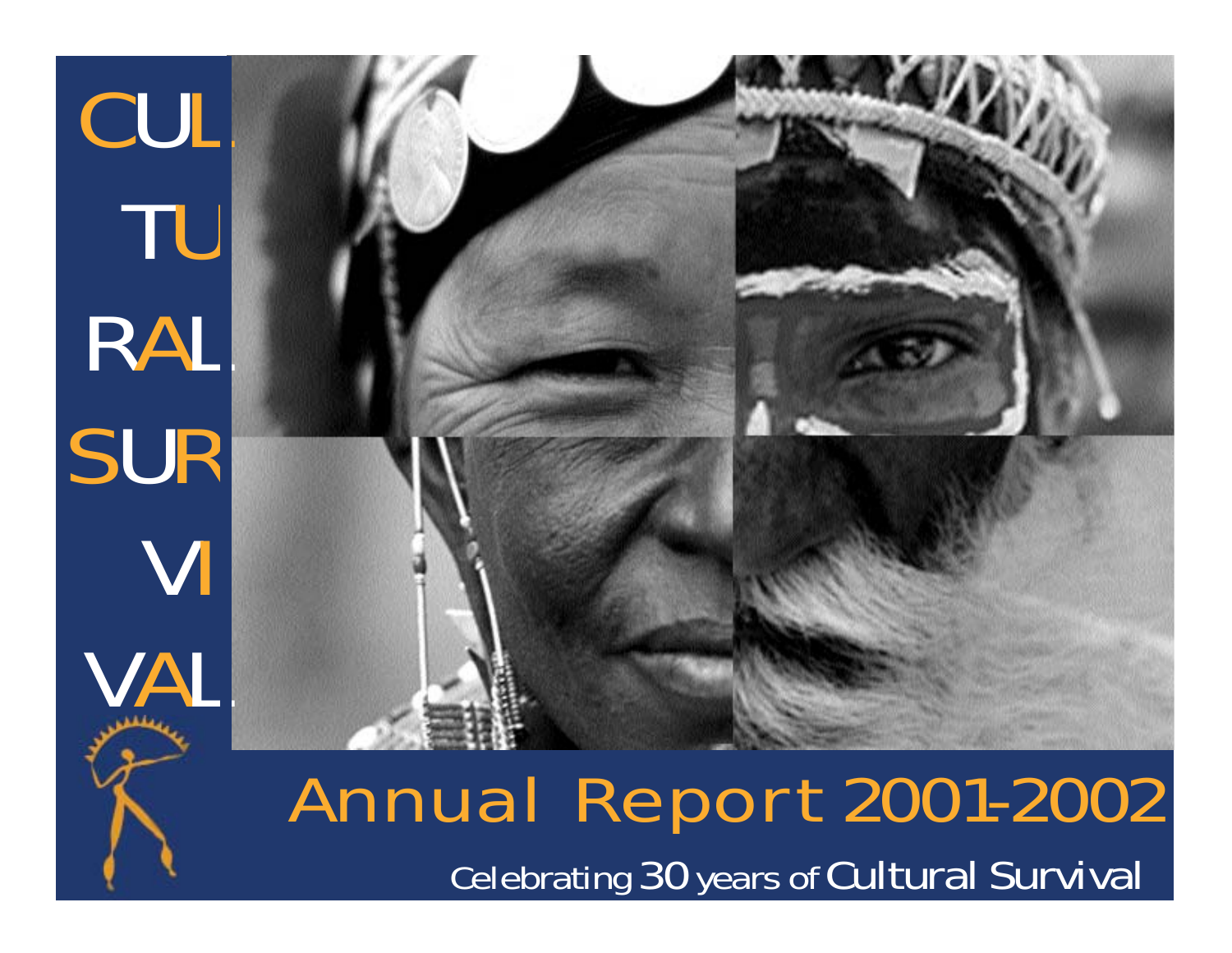# Our Mission:

In promoting the rights, voices, and visions of indigenous peoples the world over, Cultural Survival addresses the critical need to acknowledge and honor their cultural wisdom, knowledge of the environment, aesthetic sensibility, and spiritual orientation.

# **Contents**

# ABOUT CULTURAL SURVIVAL ABOUT CULTURAL SURVIVAL

| <b>Goals &amp; Strategies</b>            |   |
|------------------------------------------|---|
| <b>From the Directors</b>                | 3 |
| From the President, David Maybury-Lewis: |   |
| <b>Crisis of the Ethnosphere</b>         | л |

# PROGRAMS

### Publications & Research

| <b>Cultural Survival Quarterly</b>   | 5.  |
|--------------------------------------|-----|
| <b>Cultural Survival Voices</b>      | 6   |
| <b>Ethnosphere Website</b>           | 7   |
| Indigenous News from the Ethnosphere | - 8 |

# Education & Outreach 1 Education & Outreach

| <b>Education Program</b>                          |    |
|---------------------------------------------------|----|
| <b>Student Conferences</b>                        | 10 |
| <b>Teacher Training &amp; Research Materials</b>  | 11 |
| <b>Public Events - Bazaars</b>                    | 12 |
| <b>Internship Program - Speakers series 13-14</b> |    |

# Indigenous Empowerment

| <b>Special Projects</b><br><b>Indigenous Speakers Forum</b>                        | $15 - 18$<br>19 |
|------------------------------------------------------------------------------------|-----------------|
| MEMBERSHIP                                                                         |                 |
| <b>Membership Profile</b>                                                          | 20              |
| <b>WHO WE ARE</b>                                                                  |                 |
| <b>History of Cultural Survival</b><br><b>Boards</b><br><b>Staff &amp; Interns</b> | 21<br>22<br>23  |
| <b>Acknowledgements</b><br><b>How You Can Help</b>                                 | 24-25<br>26     |
| FINANCIAL SUMMARY                                                                  |                 |
| <b>Operating Income and Expenses</b>                                               | 27              |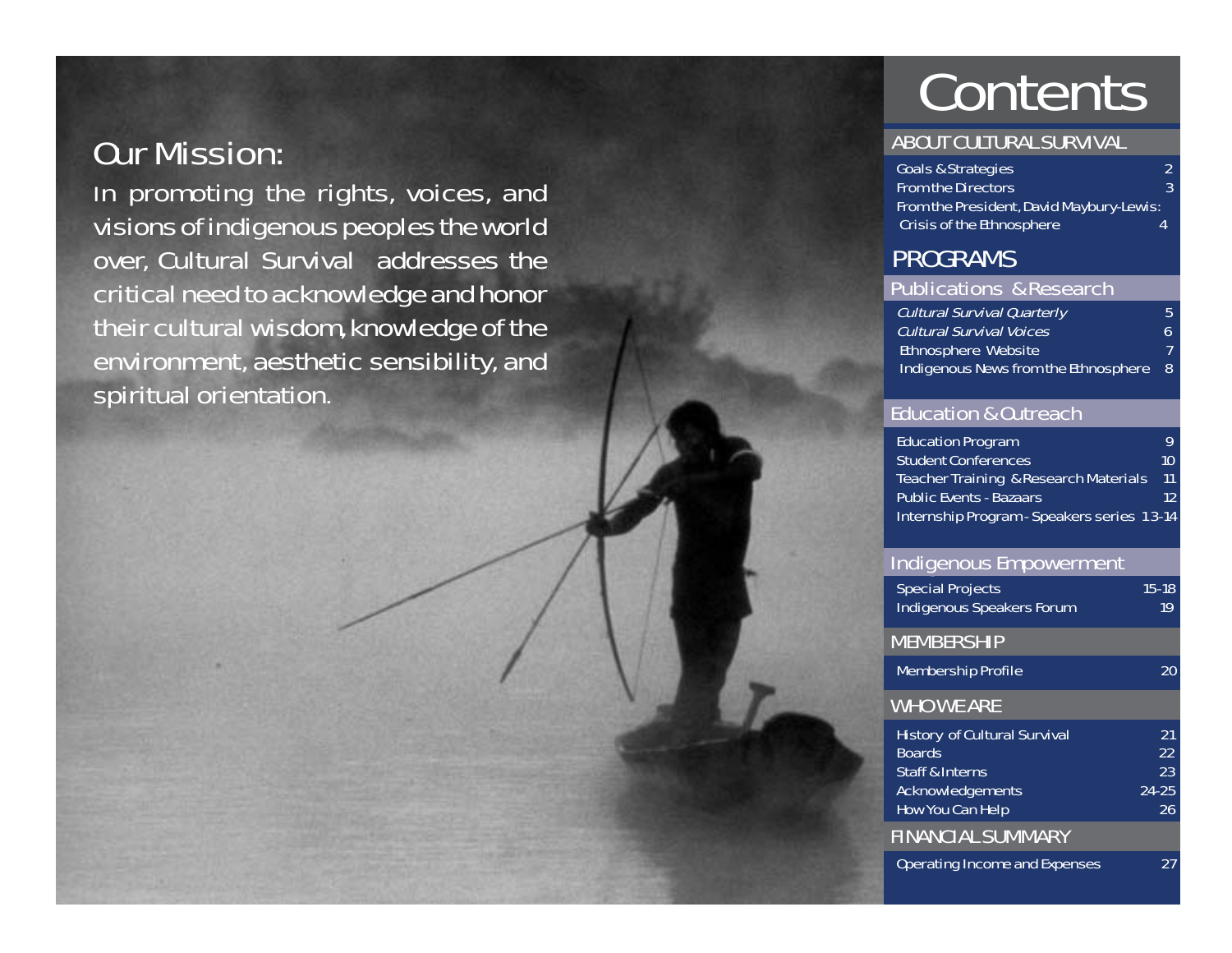# About Cultural Survival

The diversity of cultures around the world is increasingly endangered due to the use of violence, forced resettlement, and the pressure to assimilate. This diversity constitutes the wealth of all humanity. We, the global community, have more than a moral obligation to respect and promote cultural diversity—it is in our self-interest.

#### Goals

**Cultural Survival has three major goals:** 

**1. Spread awareness and provide formal documentation of the myriad challenges confronting indigenous peoples around the world.**

**2. Engage and educate the next generation about the critical issues facing indigenous peoples and their importance within the global community.**

**3. Provide empowerment tools that support indigenous efforts to effectively resist cultural degradation and threats to their sovereignty.** 

#### Publications & Research

Our award-winning *Cultural Survival Quarterly* magazine, along with the *Cultural Survival Voices* newspaper, serve to expand the public awareness of indigenous peoples' struggles for economic, environmental, cultural, and political selfdetermination. These publications bring the central insight of anthropology — the value of other peoples' lifeways and world views — to a general readership, reaching libraries, bookstores, and newsstands throughout the United States and abroad.

# Goals & Strategies

#### Education and Outreach

Cultural Survival's Education and Outreach initiatives introduce educators, students, and the broader public to indigenous issues. Through our Secondary Schools Program, which has been organizing student conferences for the past seven years, we educate students and teachers from around New England about indigenous cultures and related perspectives and controversies. Our teaching methods and participation in our conferences motivate students to learn and explore complex topics. To promote the teaching of indigenous cultures in the classroom, we have developed a range of educational resource materials, curricula that support national learning standards, and we offer teacher training. We continue to refine our curricula so that they can be used in high schools throughout the nation. To cultivate the cross-cultural sharing of ideas and to raise the profile of indigenous issues, Cultural Survival hosts, sponsors and presents at many public events and international conferences each year.

#### Indigenous Empowerment

By providing administrative support and taxexempt status to indigenous groups and proindigenous organizations, we help them pursue their independent initiatives. Cultural Survival is currently sponsoring projects initiated by indigenous peoples who seek to obtain land rights, protect and manage their natural resources, market sustainable products, increase literacy, gather oral histories, or promote health care in their communities. We also organize the Indigenous Speakers Forum, which brings indigenous leaders together to discuss common concerns and speak with specialists, students, teachers, and the general public in the Boston vicinity. Cultural Survival also supports indigenous communities

under duress through advocacy campaigns promoted on our website and in our publications.

#### Ethnosphere Initiative

Cultural Survival's Ethnosphere website draws together all the programs of Cultural Survival, and is the principle means through which we pursue our mission today and into the 21st century. The Indigenous Empowerment component of the website will provide indigenous communities, leaders, and activists with a resource which focuses on the most significant issues that indigenous people face. Benchmark cases, references to related books and articles, links to organizations, legal documentation, and an extensive database dealing with each issue will be available. The *Cultural Survival Quarterly* will also be used, to construct what will be the world's most comprehensive database dealing with indigenous issues.

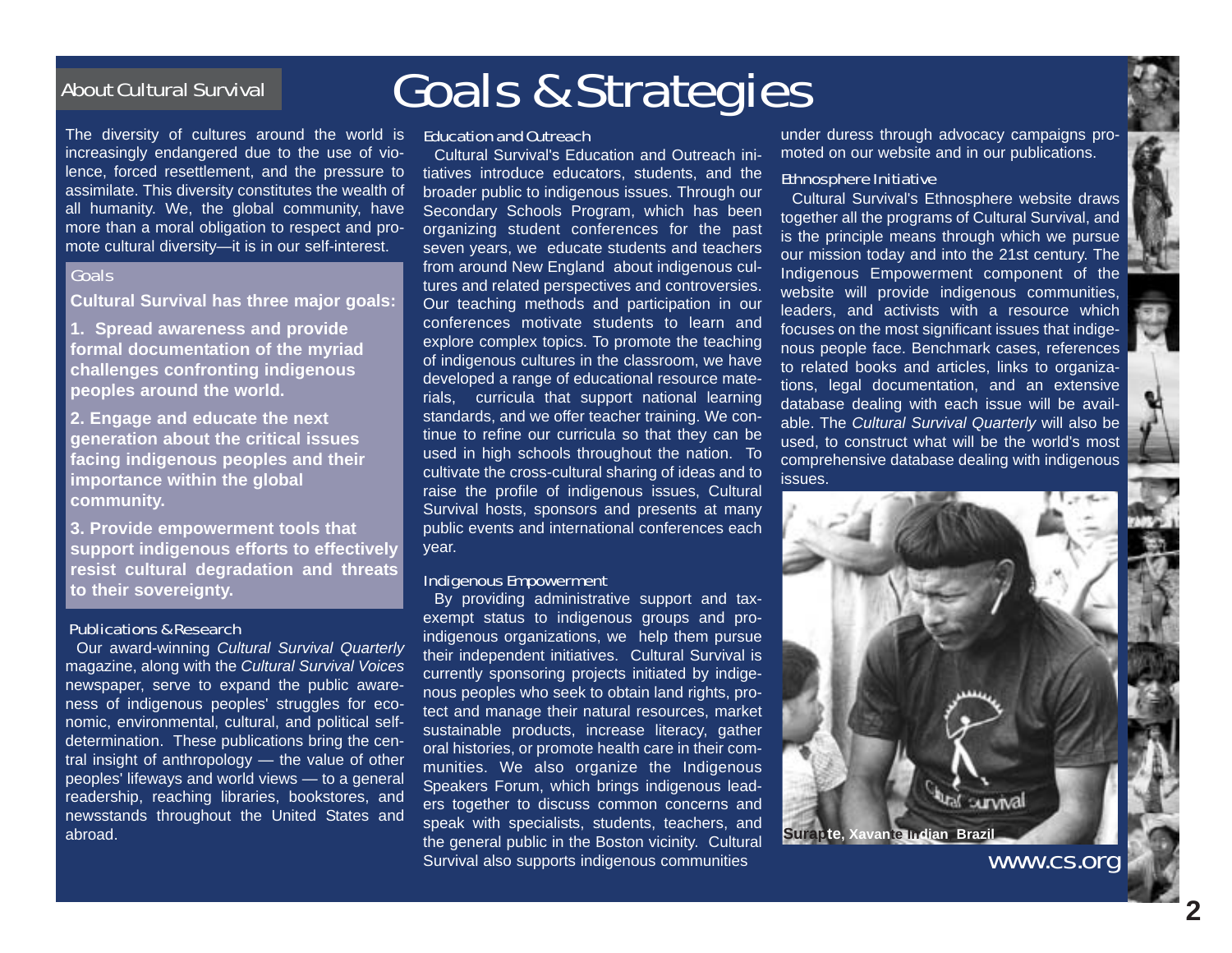# From the Directors: Redefining Roles for a New Century

At Cultural Survival's memorable 30th anniversary dinner party on May 17, we launched the pilot phase of our most ambitious project to date, the Ethnosphere website. This comprehensive internet gateway will celebrate the richness of cultural diversity in the world, and document threats to that diversity. Our major partner in the Ethnosphere project, the National Geographic Society, presented Cultural Survival President David Maybury-Lewis with a check for \$100,000, affirming our alliance and mutual desire to create an online gateway to vitally important information about the Earth's endangered and evolving human cultures. The website includes news, documentary and experiential features, reference tools, and educational resources, among other features.

The evening's award ceremony was a highlight. Lifetime achievement awards were presented to the co-founders of Cultural Survival, David and Pia Maybury-Lewis, and human rights awards were bestowed on two outstanding indigenous leaders: Rosita Worl and Jim Anaya. Anaya, the Samuel M. Fegtly Professor of Law at the University of Arizona, also serves as special counsel to the Indian Law Resource Center, a U.S.-based non-governmental organization with consultative status at the United Nations. Worl, a Tlingit of Shangukeidi Thunderbird Clan and House Lowered From the Sun, is an anthropology professor at the University of Alaska Southeast and president of the Sealaska Heritage Institute. The awards were presented by Denmark's Ida Nicolaisen, the European Union's representative on the U.N. Permanent Forum on Indigenous Issues, and Mexico's Rudolfo Stavengahen, U.N . Human Rights and Indigenous Peoples Rapporteur.

While 2002 is a time for looking back over 30 years of research and advocacy on behalf of the world's indigenous peoples, it is also an opportunity for Cultural Survival to plan for the future. Indigenous rights advocacy has gone from strength to strength since 1972 and the momentum for justice and reform culminated in May 2002 with the inaugural meeting of the UN Permanent Forum on Indigenous Issues. This tremendous and long-overdue development has necessitated an overall rethink of how, in pursuing our mission, Cultural Survival can promote the work of this important institution.

One of Cultural Survival's core roles over the past 30 years has been to sponsor research on indigenous peoples — who they are, where they are, what problems they face, and what solutions have been developed for them. With the aid of a network of indigenous collaborators and pro-indigenous scholars to ensure the very best analyses, we have published the results in the *Cultural Survival Quarterly*, which continues to be one of the leading journals of indigenous affairs. With the establishment of the Permanent Forum, indigenous peoples have, for the first time, a voice in the international arena — and the need for basic information on indigenous peoples, and also scholarly analyses of indigenous issues, is at a peak.

Cultural Survival's Ethnosphere website will house an unparalleled, continually renewed source of reliable, quality information on indigenous peoples, their cultural worlds, breaking news, and issues of concern. This innovative site will draw together the various departments and programs of Cultural Survival, and will be the principle means through which we pursue our mission in the 21st century. The *Cultural Survival Quarterly*, our flagship journal, will be used, among other means, to construct a comprehensive database. We expect this website to be the source of record for indigenous peoples, government and non-governmental organizations and institutions, and the environmental movement. It will be a key resource for the United Nations Permanent Forum on Indigenous Issues.

The Ethnosphere website will also be an integral component of our education initiative. Cultural Survival's educational module will impel students from around the world to utilize the website's features such as chat room e-pals, educational links, and a research database.

Perhaps the most distinctive feature of the Ethnosphere website will be its use as an empowerment tool for indigenous peoples. Essential components include links to relevant human rights organizations and other important contacts; benchmark cases documenting successes in indigenous activism across a spectrum of key issues such as land rights, health and environment, self-determination, and sovereignty; and self-help manuals that will walk indigenous leaders and activists through the process of successfully negotiating the attainment of their goals.

We are proud of our achievements over the past 30 years. At the same time, we are enthusiastic about the increasingly important role we will play in securing the rights and empowering the voices of the world's indigenous peoples.

> *Ian S. McIntosh & Bart J. Ryan Co-directors of Cultural Survival*

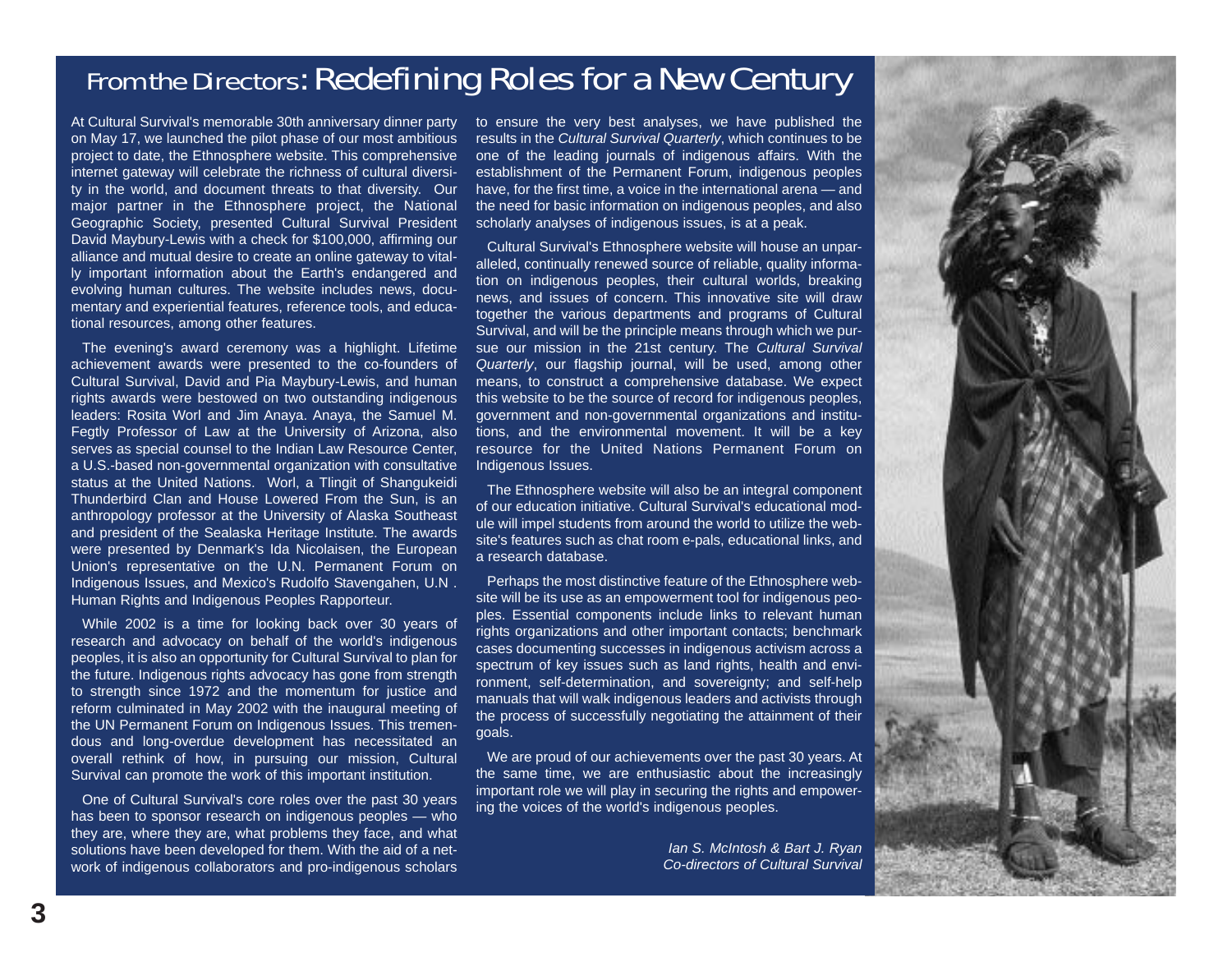# From the President— David Maybury-Lewis: Crisis of the Ethnosphere

*"The Ethnosphere is a notion perhaps best defined as the sum total of all thoughts, beliefs, myths, and intuitions made manifest today in the myriad cultures of the world. The Ethnosphere is humanity's greatest legacy." -* Wade Davis, Cultural Survival Board member National Geographic Explorer-in-Residence

Time and again history has recorded indigenous peoples being conquered and marginalized by powerful states with devastating results. Ethnocide, the extermination of indigenous cultures, remains official policy in many, if not most, parts of the world due in part to misguided views of indigenous peoples. This policy is defended in many ways: indigenous peoples must abandon their traditional beliefs and practices and modernize for their own good; progress is inevitable and indigenous peoples cannot impede development; the ethnic difference that indigenous peoples represent destabilizes the nation-state and causes dangerous political conflicts. These arguments are demonstrably wrong.

Indigenous peoples do not stand in the way of progress; rather they contribute to it if given the chance. Traditional cultures are not failed attempts at modernity, but valuable alternative visions of what it means to be human. Suppressing dynamic cultural traditions rich with meaning not only disrupts the indigenous peoples, but also has a serious effect on the entire world's population. As additional worlds and cultures are lost, the crisis of the Ethnosphere is deepened.

The survival of a culture is not a matter of preserving a traditional way of life, but rather enabling the people of a culture to maintain and cultivate it. The danger we face in the modern world is not that archaic cultures are disappearing, but that vibrant cultures are being forced out of existence. If the trend is allowed to continue unchecked, then we shall lose cultural diversity — that vast store of knowledge and practice — that is humankind's greatest and most remarkable resource.



Globalization and the increasing dominance of the liberalized marketplace present an ever-increasing threat to indigenous peoples and the holistic paradigm of sustainable development. Indigenous peoples, residing on top of the world's most coveted resources, are at the epicenter of resource wars yet ironically remain among the most impoverished people on the planet. The resulting global tensions have given rise to conflicts as well as positive trends increasing civil society alliances and creative resolutions to the current stand-off. These varied cultures in jeopardy are often victims of flagrant violations of human rights and international laws.

Beyond the moral imperative to promote cultural diversity there is an additional incentive — the health of the Ethnosphere. These diverse communities contain vital wisdom needed for developing a sustainable future.

Despite opposition and subordination from powerful states and a largely unaware public, the ability of indigenous peoples to fight back is slowly improving. In an environment of increased awareness of the rich and remarkable quality of indigenous people's traditions and the problems they currently face, the time is ripe to take action to allow indigenous peoples to control and cultivate their own lives. As a result of this burgeoning international indigenous movement and the compelling nature of its urgent message, an increasing number of international development and global financial institutions are developing program policies regarding, and in consultation with, indigenous peoples. Not only have many expressed their desire to move more purposefully in this direction, many have even made concrete progress in this respect.

Many of the world's indigenous peoples are now represented by indigenous-led local, regional, and international networks and coalitions, which identify common issues and devise strategies for cultural survival. The United Nations Permanent Forum on Indigenous Issues is a new advisory body to U.N. agencies that provides indigenous peoples, for the first time, an avenue within the U.N. system for communication with government nations. A growing international array of pro-indigenous organizations — of which Cultural Survival has been a leading voice — assist and promote these organizations and issues. The public's tolerance for cultural difference and awareness of the importance of ensuring the survival of cultural diversity has vastly increased. These trends are positive moves toward resolving the crisis of the Ethnosphere, and must be fostered so that their promise for a better future is not squandered.

How can the struggles of indigenous peoples to regain control over their lives be supported effectively? How can the general public learn more about different cultural worlds and the importance of their continued vitality? And how can the crisis of the Ethnosphere be checked? Cultural Survival believes an important part of the solution to these problems lies in communication via the internet. More specifically, it lies in the capacity of the internet to facilitate communication between a variety of groups and its ability to mediate the exchange of knowledge between a variety of audiences. These attributes make it an ideal platform from which to launch the Cultural Survival Ethnosphere, a web-based program that has already enhanced access to well-researched and well-presented information, improved communication, and fostered continued innovation regarding policies and practices of local and global institutions.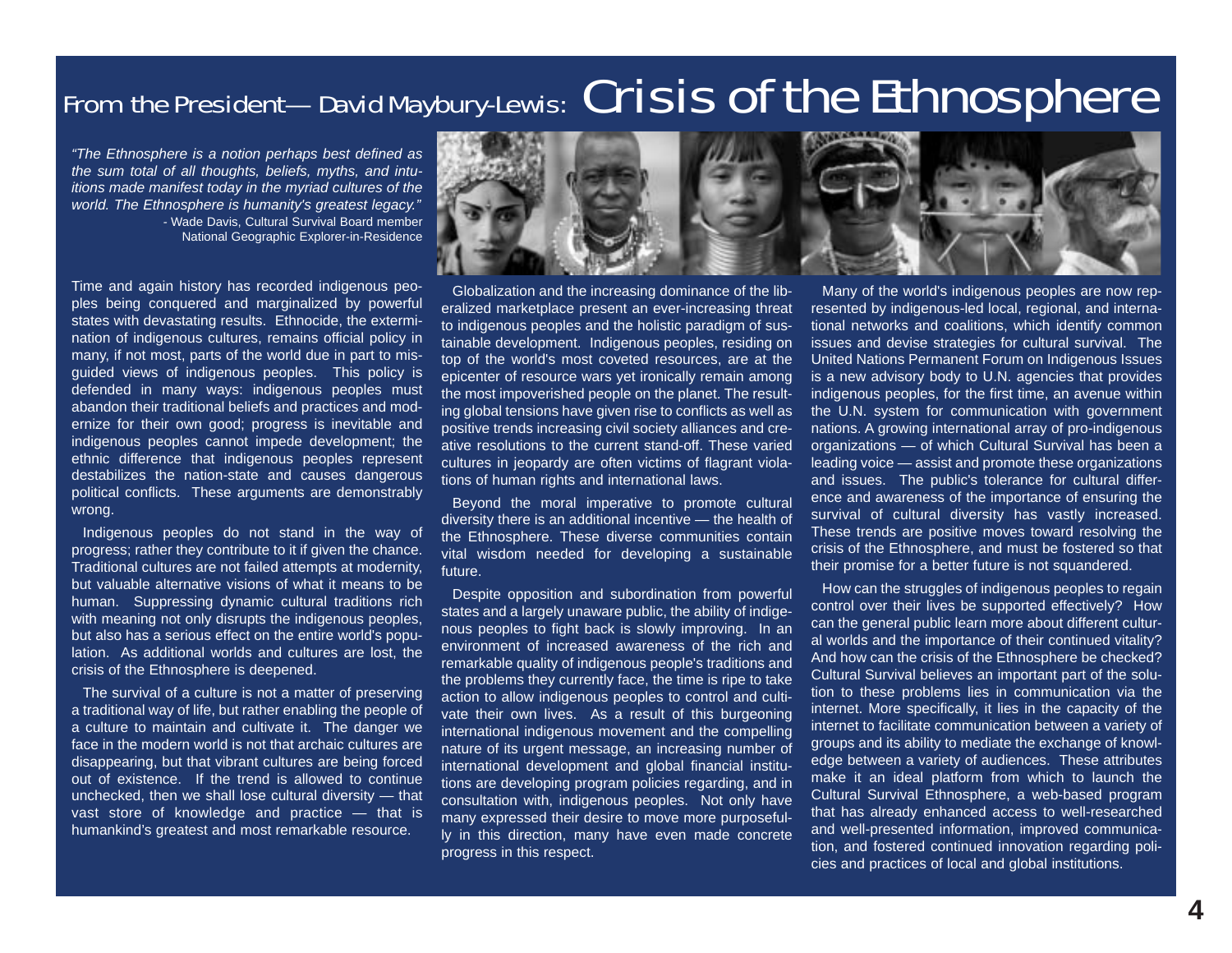# Publications & Research

# Cultural Survival Quarterly



# Winter 2002 Maroons in the Americas

This issue focuses on Maroons — descendants of escaped slaves — and their situation as minorities who are severely threatened by logging and mining operations and by other assaults on their territories and cultural identities. Specialists on Maroons in Brazil, Colombia, Ecuador, French Guiana, Jamaica, and Suriname bring their hopes and struggles to light. **Richard Price** (College of William and Mary) serves as guest editor.

# Summer 2002 Aboriginal Australia

The essays in this issue attempt to make connections across generations of indigenous peoples and between indigenous and non-indigenous groups. A special emphasis is placed on Aboriginal Australians and their concept of "Dreaming," which links creation and connection in the real world. This issue attempts to reconcile the people of Australia with their history, their land, and each other. Articles are co-authored by indigenous and non-indigenous people. The guest editor is **Deborah Bird Rose**.

# **Cultural** KSurvival



Nurturing the Sacred IN ASCRITZINA AUSTRIA M Place a possibili request on Talwan

Founded in 1982, *Cultural Survival Quarterly (CSQ)* is our award-winning journal. *CSQ* bases its mission on the belief that the survival of Indigenous peoples depends on the preservation of their right to decide how to adapt traditional ways to a changing world. Articles explore the interconnected issues that affect indigenous and ethnic minority communities, including environmental destruction, land rights, sustainable development, and cultural preservation.

# "...the conscience of anthropology."

-Newsweek



# Spring 2002 The Kalahari San

The San of southern Africa were one of the last peoples to practice hunting and gathering in the 20th century. Although forced to abandon their nomadic ways, the San have retained their language, culture, and religious beliefs. This issue begins with case studies representing the range of situations in which contemporary San live. **Richard Lee** (University of Toronto), **Robert Hitchcock** (University of Nebraska-Lincoln), and **Megan Biesele** (University of Texas-Austin and Texas A&M University) serve as guest editors.

Each 80 page issue of *CSQ* focuses on a central theme. Supporting articles cover news, resources, and notes from the field. In addition, *CSQ* reports on the latest releases of books, videos, and world music. Approximately 7,000 copies of each issue are printed for international distribution. As part of the Ethnosphere project, past and current issues of *CSQ* have been made available online. More than 1,500 CSQ articles are currently available on our website, www.cs.org.

# Fall 2002 Melanesia

Western Melanesia (New Guinea, Vanuatu, New Caledonia, and the Solomon Islands) has been one of the world's most ethnographically investigated regions of the world. This issue highlights how, despite the political, economic, and physical hazards brought about by Melanesia's increasing exposure to a global world, local communities have responded to augment and enhanced their cultural identity and uniqueness. **James Weiner** (Australian National University) serves as guest editor.

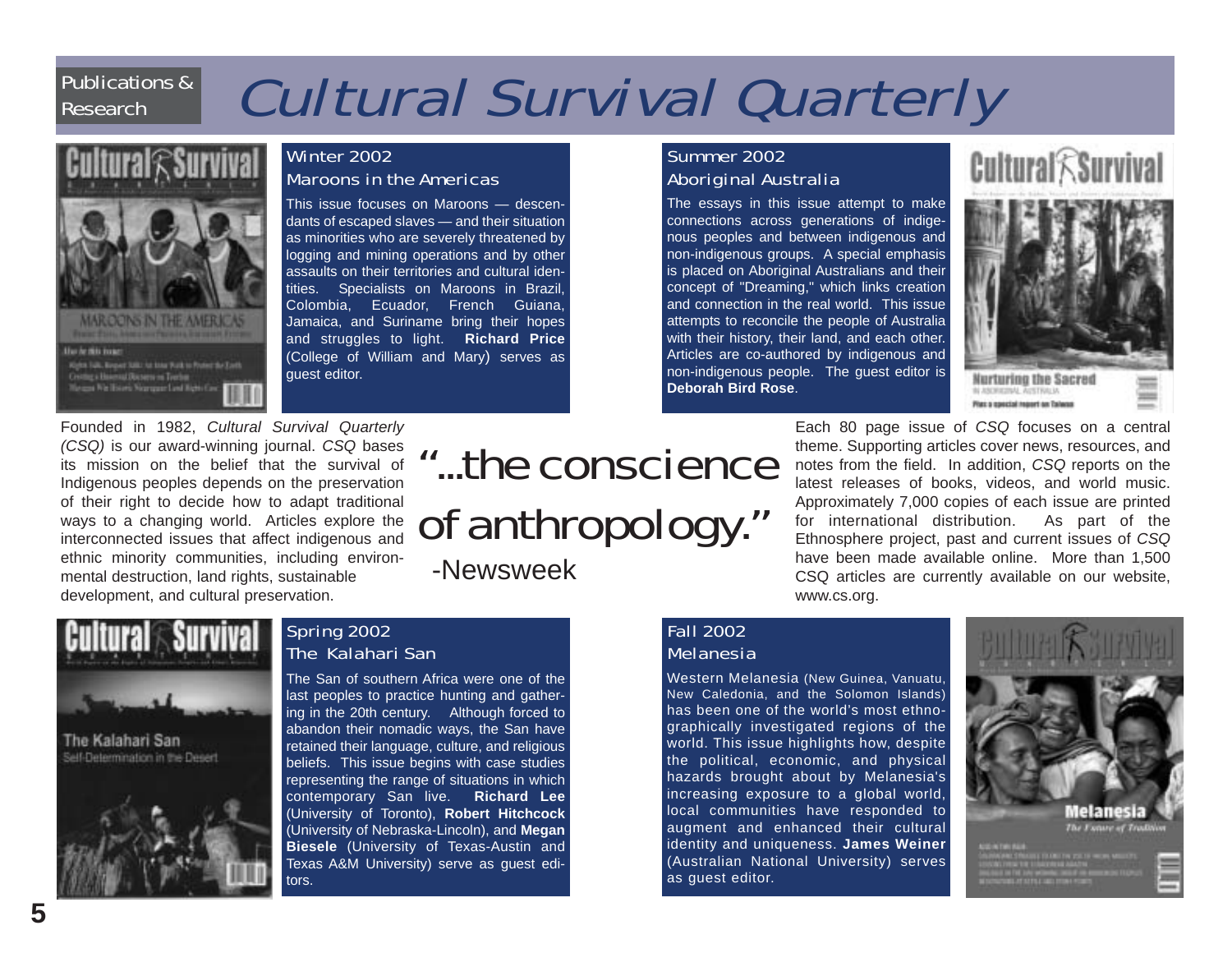# Cultural Survival Voices

# Publications & Research



Cultural Survival published the first issue of *Cultural Survival Voices* in November 2001. Like the *Action Update*, which replaced, Voices is published quarterly. Its scope, however, much more comprehensive.

*Voices* is meant to serve several purposes: expand our aud ence, increase membership, direct people to the Ethnospher website, motivate readers to take action, generate interest an donations for CS Special Projects, and serve as a general brochure for our organization. In order to accomplish these goals, we expanded the *Action Update* from a four-page black and white newsletter to a 16-page (eight pages in color) newspaper and renamed it *Cultural Survival Voices*.

*Voices* is action-oriented. Members and interested parties are encouraged to engage in letter-writing campaigns to unsympathetic governments, or to divest from those companies that hare indigenous lifeways.

*Voices* includes everything the *Action Update* contained (membership appeals, action suggestions, and appeals for feature Special Projects). In addition, it features information about all 2 Special Projects, a CS publications catalog, and highlights from all CS programs (education, internships, and events) thatserve to promote the many facets of our organization to the general public. News items keep readers in touch with current event that impact indigenous peoples. All issues are available online.

This year we printed approximately 40,000 copies of each issue of *Voices.* About 20,000 went to members, former members, and nonmembers from our mailing list. The remaining 20,000 were distributed by anthropology professors to their students, along with a host of volunteers (mostly former CS interns) who delivered *Voices* around the United States. Volunteer distribution has proved to be beneficial for a number of reasons: expanded the distribution network, and strenghtened face-toface interaction. The first time we asked for volunteers, demand far exceeded our supply.

| эI                            | Free<br>viva<br>Ethnosphere<br>Project                                                                              |
|-------------------------------|---------------------------------------------------------------------------------------------------------------------|
| it                            | Leaster<br>May 17                                                                                                   |
| S                             | allo codo del<br>an awards.<br><b>PERK 1R</b>                                                                       |
|                               |                                                                                                                     |
|                               | <b>Mau Forest</b><br>Destruction                                                                                    |
| i-                            | Kumán anid Bolingkoal<br><b>Inseter</b> in the Making                                                               |
| е                             |                                                                                                                     |
| d                             |                                                                                                                     |
| al                            |                                                                                                                     |
| e                             | <b>Litter 11</b>                                                                                                    |
| k                             |                                                                                                                     |
| s-                            | this frantiscuts shared aith action                                                                                 |
|                               | u trans<br>Figur 18<br><b>Little atgaining</b>                                                                      |
| e                             | $\label{eq:1} \text{Figure 4-1:} \begin{array}{l} \textbf{1:} \textbf{2:} \textbf{3:} \end{array}$<br><b>hap d</b>  |
| ì-                            | a Francis<br>Riggi 1<br>n Barks                                                                                     |
| 'n                            | Faget: 6 & N<br>Open Letter to the Government<br>silein<br>Help Save the Mau Forest<br>and Meess People<br>Fear III |
|                               | 4 Thinness<br>and in<br>Regis (L)                                                                                   |
|                               | Volume 1: Issue 3 SUMMER 2002                                                                                       |
| ۱-                            | Cover Story: Mau Forest Destruction: Human and Ecological                                                           |
| d                             | <b>Disaster in the Making</b>                                                                                       |
| 1                             | <b>AFENIE V</b>                                                                                                     |
| 'n                            | Free<br>sviv<br>Help produce a film of                                                                              |
| е                             | <b>Big Erst Parmanent</b><br>ŀ<br>Forum on indigenous                                                               |
| $\overline{\mathsf{a}}$       | lossues at the Linited<br><b>Marthovine</b>                                                                         |
| 'S                            | saja 1<br><b>Promoting the n</b><br>ttt, valoes, and visions of indigenous peoples                                  |
| ı,                            | Congo's Civil War Imperiis                                                                                          |
|                               |                                                                                                                     |
|                               | <b>Buri Livelihood</b>                                                                                              |
| h                             |                                                                                                                     |
| ۱-                            |                                                                                                                     |
| g                             |                                                                                                                     |
| I÷                            |                                                                                                                     |
| s)                            |                                                                                                                     |
| i-                            |                                                                                                                     |
| it                            | Ete-People of the<br>18.61<br><b>Ituri Forest</b>                                                                   |
| )-<br>$\overline{\mathbf{r}}$ | ia lle 6                                                                                                            |

Volume 1: Issue 4 FALL 2002

Cover story: Congo's Civil War Imperils Ituri Livelihood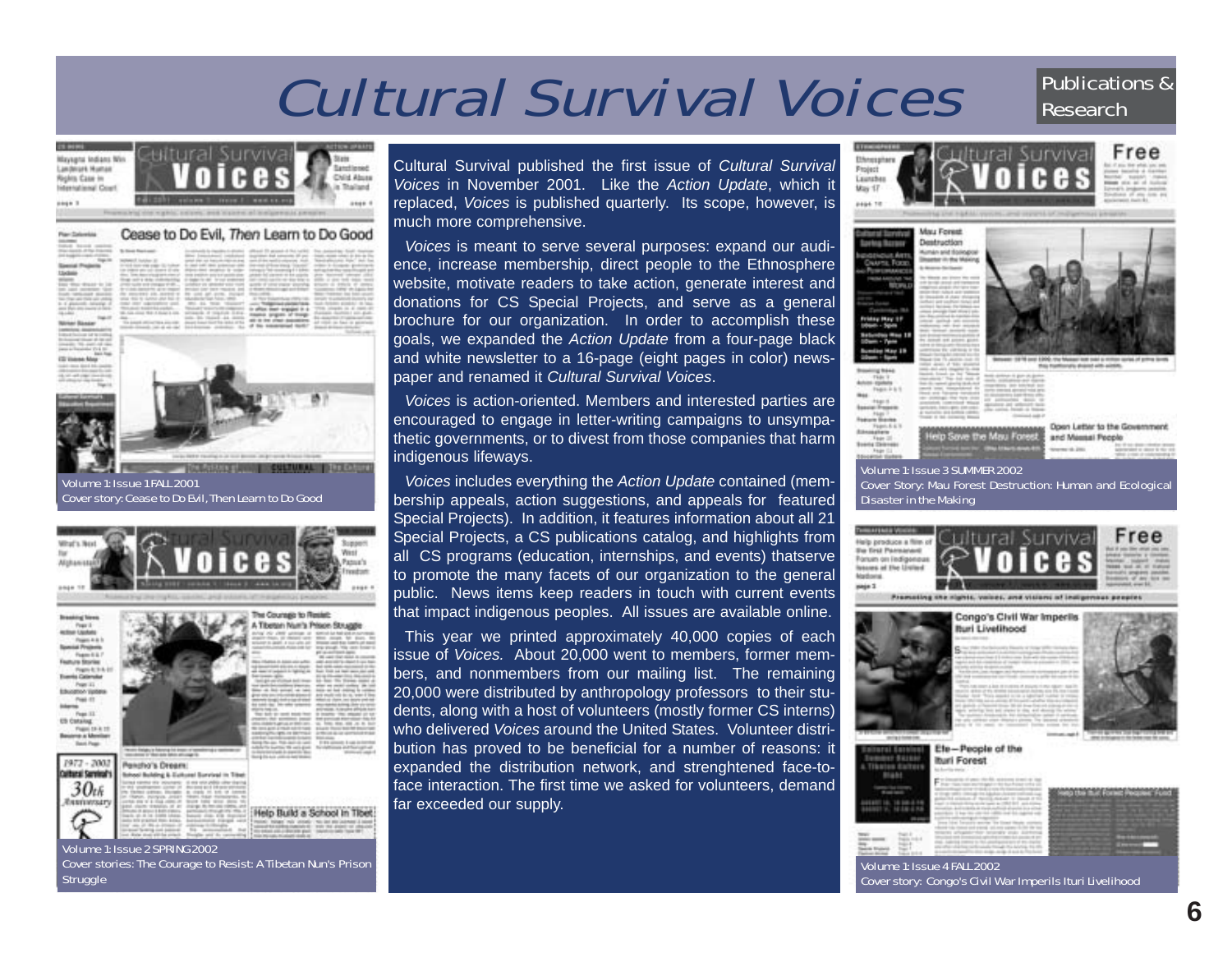# Ethnosphere website

The Ethnosphere Initiative uses the internet to house an unparalleled and continually renewed source of reliable information about and for endangered indigenous peoples. It simultaneously celebrates the richness and diversity of indigenous cultures and lifeways, and identifies threats to this diversity. Moreover, it uses real time interactive tools for advocacy, challenging stakeholders and the public at large to work toward a future in which indigenous peoples 1) can maintain their languages and cultures in the face of assimilatory pressures, 2) enjoy unrivalled access to their ancestral lands and waters, and 3) pursue their own development agendas on their own terms.

Publications &

Research

This year at Cultural Survival, the Ethnosphere has served as an organizing framework to Cultural Survival's various programs. Through the Ethnosphere, each Cultural Survival program has become better equipped to gather, analyze, and share information within the organization and with an increasingly electronically linked global audiences. It also allows us to play a more central role in the documentation and dissemination of knowledge related to indigenous peoples, organizations, and international movements.

Ethnosphere research projects this year included interviews with indigenous leaders, development of the online Indigenous News service, and selective country-level documentation on indigenous cultures, issues and political organizing. To promote the Ethnosphere, we have built e-lists to provide updates to our existing networks and continue to develop new contacts through the Internet and international conferences. In 2002 Cultural Survival created a prominent Ethnosphere exhibit at the United Nations, which coincided with the first meeting of the First Permanent Forum on Indigenous Issues in New York. It then traveled to the U.N. in Geneva for other international conferences. These virtual networks provide consistency and followup to the face-to-face international meetings with partner organizations, helping to coordinate and disseminate materials.



*"The information superhighway offers vast prospects as well as pitfalls and challenges to indigenous peoples. While it has been used as an instrument to sustain hegemonic discourse from the center (Western, colonial, majority), it may also create spaces for voices from the periphery. It is also possible to push an indigenous counter-discourse in cyberspace. We could achieve this by increasing indigenous peoples' access to these resources, increasing their capacity to manage the production and dissemination of information, and encouraging the infusion of indigenous languages into cyberspace."*

> Raymundo Rovillos and Vicky Tauli-Corpuz, Tebtebba Foundation/Indigenous Peoples International Center for Policy-Research and Education

# Components of the Ethnosphere Website

## Indigenous Empowerment

The Indigenous Empowerment component of the Ethnosphere website will provide indigenous communities, leaders, and activists with an unparalleled resource which focuses on the most significant issues that indigenous people face. The website will include benchmark cases, references to related books and articles, links to organizations, legal documentation, and an extensive database dealing with each issue.

### Research & Publications

Cultural Survival's 30 years of research and documentation will serve as the foundation of our Ethnosphere database. In addition to *Cultural Survival Quarterly*, *Cultural Survival Voices*, and *Indigenous News,* Cultural Survival's research team continues to collect articles, references, and links in order to create the most comprehensible database available. All documentation is searchable and organized by region, issue, and peoples.

### Education & Outreach

The Education and Outreach web component helps to educate the next generation about the cultural diversity and continuing struggles of indigenous peoples through interactive modules, curricula, online teaching manuals, e-pal links with indigenous youth throughout the world, and other educational resources. Cultural Survival's Ethnosphere Homepage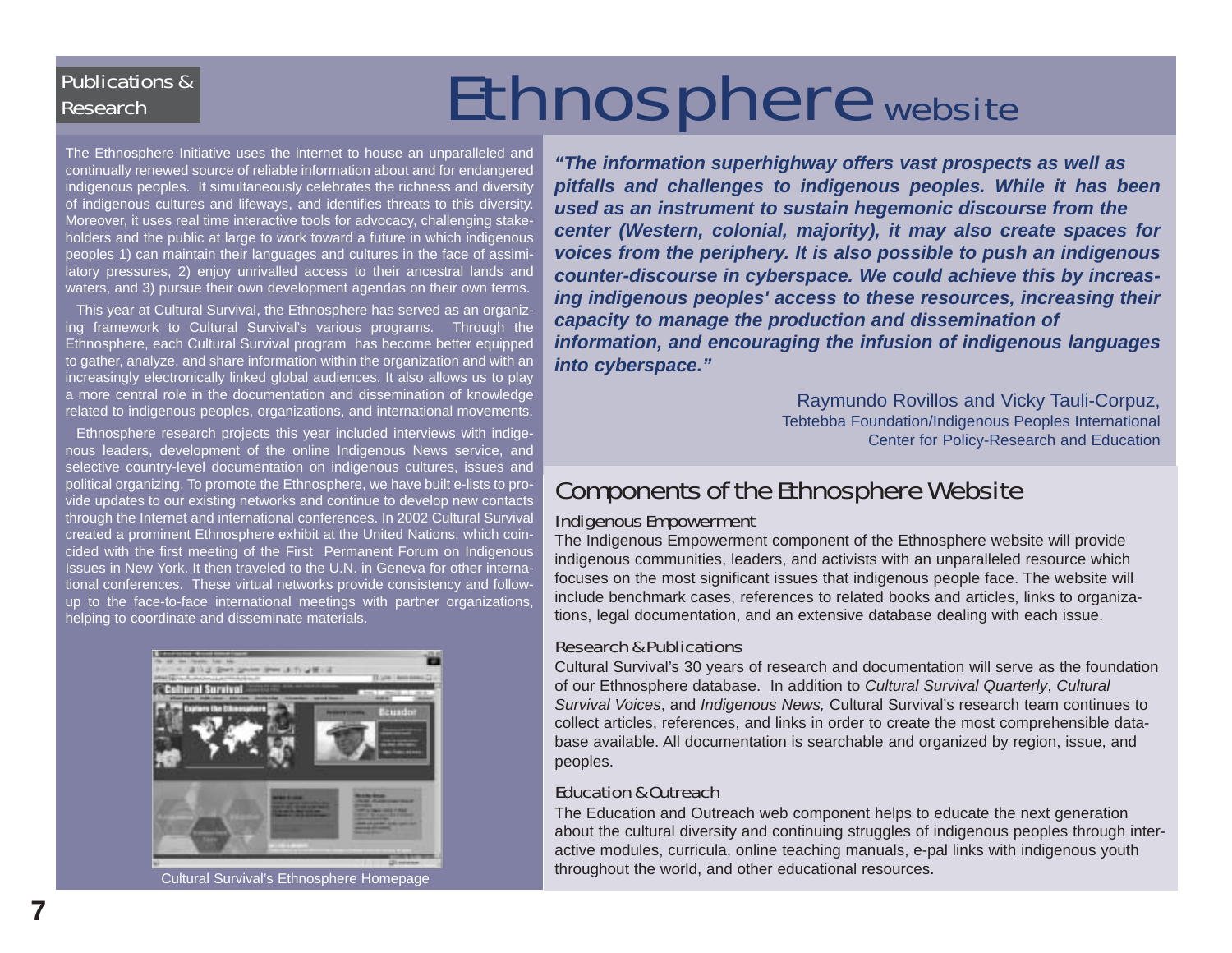## **Indigenous News** from the Ethnosphere Publications & Research



*Indigenous News* is a weekly e-news service that covers breaking events concerning indigenous peoples worldwide. It is posted on our Ethnosphere website, sent to a growing e-mail list, and picked up by other news services through news-sharing agreements. A news director and three regional intern editors cover events by region (Americas; Africa, Europe & Middle East; and Oceania & Asia), writing several headlines and a feature article each week. The purpose is to broaden awareness of often under-reported events that directly impact the livelihoods of indigenous peoples, while shedding light on global issues and trends.

Content for the stories is gleaned from print and online media, local sources, and 'listserves'. News items are also submitted from our readers and growing e-mail subscription list that includes indigenous leaders and pro-indigenous specialists. When appropriate, readers are given information on advocacy campaigns related to news items. Generally these campaigns are managed by other pro-indigenous and human rights organizations.

Each week the news is archived in our Ethnosphere database and becomes searchable by peoples, place, and issue. This important feature keeps the Ethnosphere updated and informs readers on current events. News, archives, and a comments section can all be viewed by region on our website:

#### **http://www.culturalsurvival.org/news/index.cfm**

Important priorities include the expansion of news-sharing agreements and development of an automated online service through which Cultural Survival members and others can sign up to receive the news on their desktop, in regionspecific format.

www.cs.org

**company Occidental Petroleum**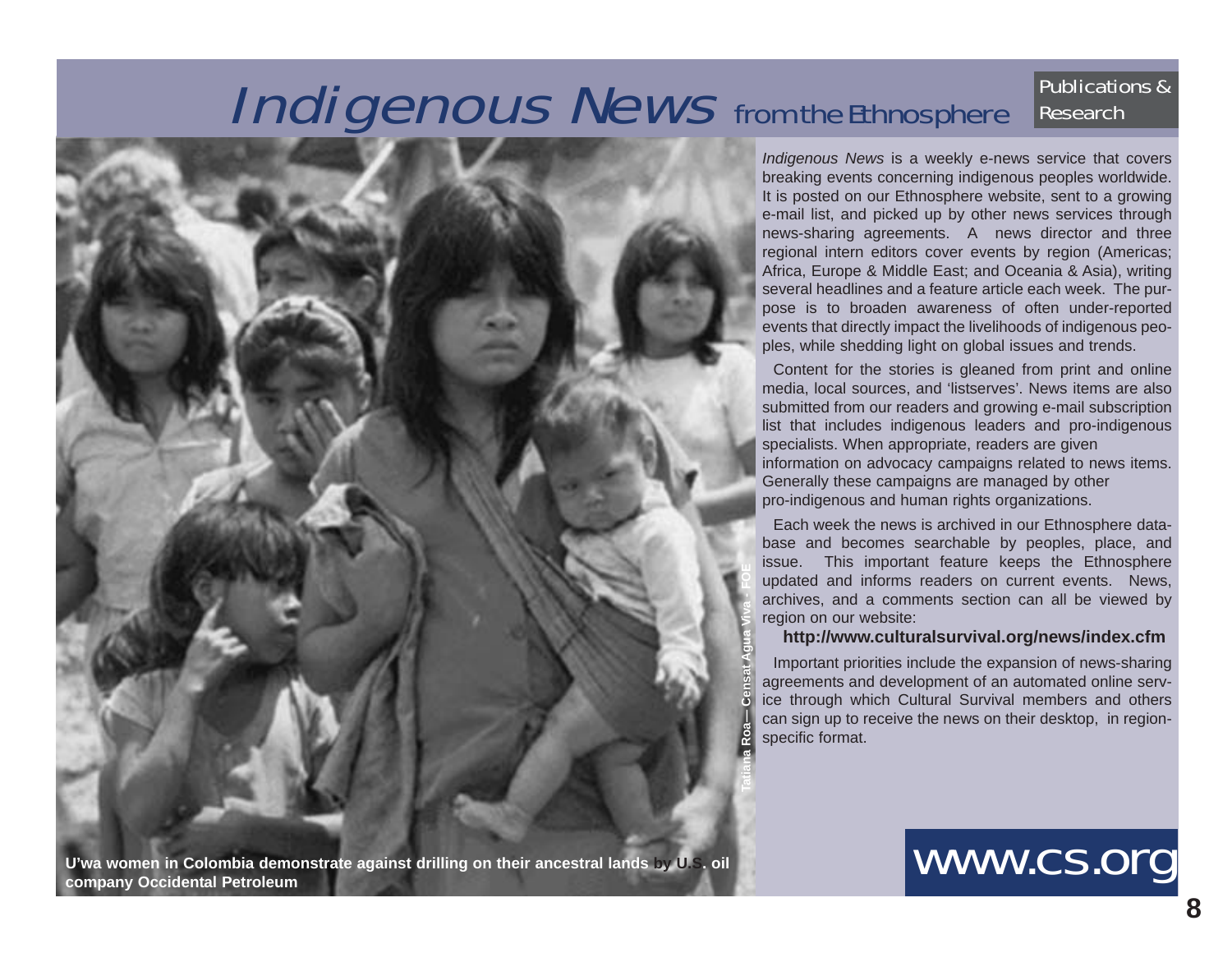# Education Program

**J. Brown**

**Din** é **youth reaches out to students at the fall conference**

The purpose of Cultural Survival's Education and Outreach initiatives are to increase awareness of indigenous issues for future generations. Through our Education Program we offer youth and educators from around New England various ways to learn about indigenous cultures and the multiple perspectives surrounding indigenous issues. By engaging in these issues and attending our conferences, students are motivated to learn and explore complex topics. To promote the teaching of indigenous issues in the classroom, we develop educational resource materials and curricula that support national learning standards and provide teacher training. These resources help students make connections between indigenous issues and their own lives. These educational programs are made possible through generous support of the Josephine Bay Paul and C. Michael Paul Foundation.

Twice a year, Cultural Survival brings high school students and teachers together with indigenous leaders and experts for a day of dialogue, performances, and activities. Classes from each participating school conduct research on a specific aspect of the conference theme and present their findings at the event.

This year marked the beginning of a new online approach to providing resources to educators about indigenous peoples by providing curriculum materials through the Ethnosphere website. Free access and global distribution to educators, indigenous peoples and the general public will ensure the wider dissemination of these materials.

"*What makes Cultural Survival special is that students and their teachers hear from the people of a culture themselves rather than relying mainly on what outside observers have to say. This offers a unique perspective that is invaluable. It leads students to realize that the indigenous people they are learning from really are people, not characters in a movie or stock figures in a textbook description."* Mary Anne Saul, Social Studies teacher, North Reading High School August 2, 2002

Education & **Outreach**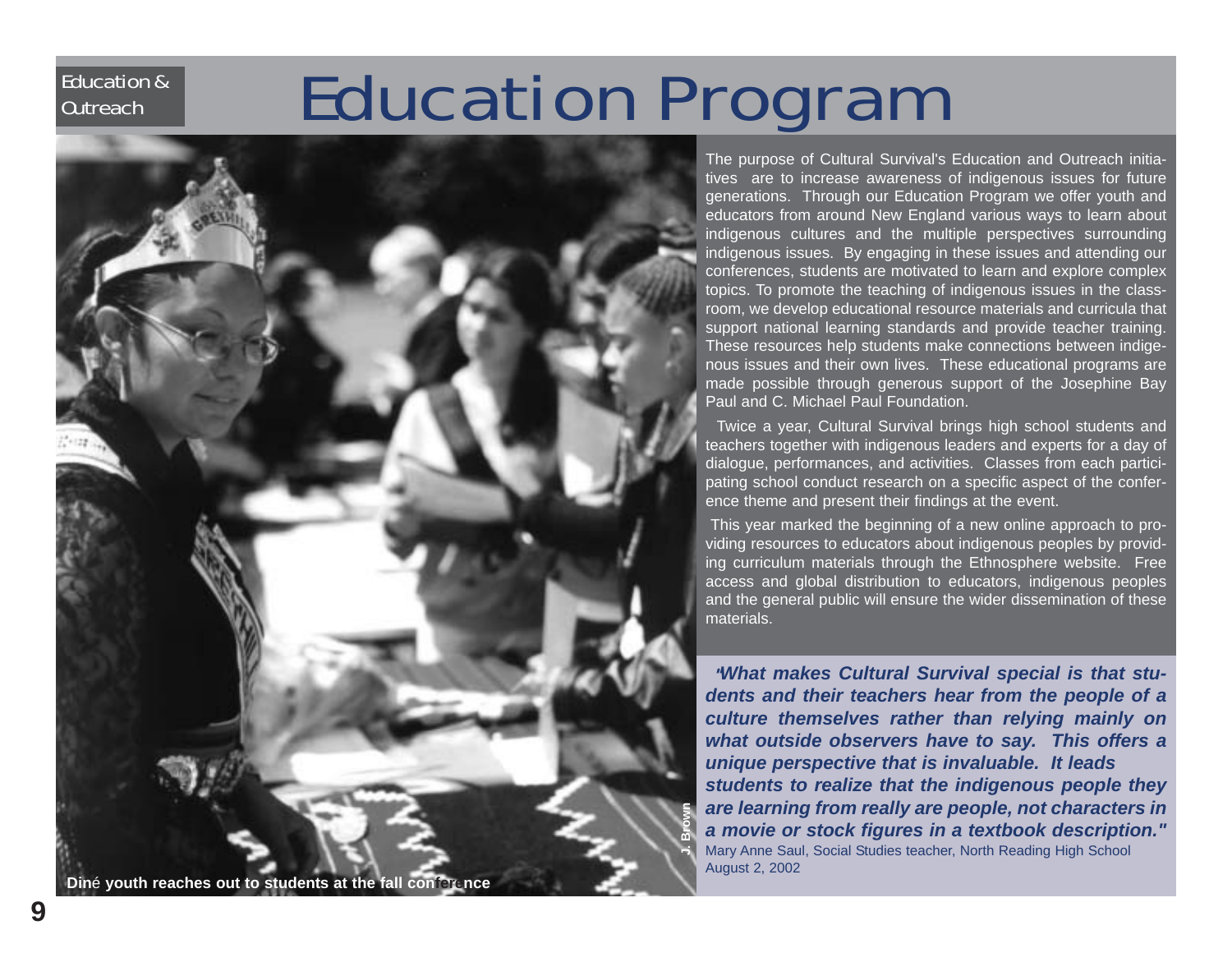# Student Conferences

Education & **Outreach** 

# December 4, 2001 Plan Peoples: Coca, Plan Colombia, and Indigenous Peoples



### Schools:

- Austin Preparatory School
- Boston High School
- Cambridge Rindge and Latin
- Hudson High School
- Martha's Vineyard Regional High School
- South Shore High School
- Urban League of Rhode Island

**Maria Eugenia Choque with students**

# Speakers :

**-Ian McIntosh** (Director of Cultural Survival)

-Clemente Wilson, Taina Hedman**,** and Iguaibiliguina Hedman,

Mount Kuna (Organizers for the Movimiento de la Juventud Kuna, Panama)

-Jesus Avirama, Kokonuco (Regional Council of Indigenous Peoples of Cauca, Colombia, Colombian Indigenous Organization, and the Social Alliance of Indigenous People)

**-Maria Eugenia Choque, Aymara (Executive Director of Andean Oral** History and author)

Cultural Survival chose to focus the fall student conference on issues and stakeholders in Plan Colombia, a controversial \$1.6 billion aid package to fight drug production in Colombia. Students participated in five workshops focusing on the most pertinent aspects of Plan Colombia: a "Militarization of the Region" simulation; "Natural Resources and Economic Motivations," which utilized guided imagery; "Destruction of Indigenous Cultures"; "Fumigation"; and "Drugs and Rebellion." The workshop activities included role-playing and discussions. Two new high schools joined the spring student conference.

# May 17, 2002 Moomba! The Diversity of Celebrations

In honor of Cultural Survival's 30th anniversary, the education program had its own celebration in an exciting student conference called "MOOMBA!"— an Australian Aboriginal word meaning "festival" or "celebrate." Local high schools researched and performed celebrations from around the globe.



**Trinidadian Steel Drum Ensen** 

# Speakers:

-David Maybury-Lewis (Harvard Professor; Founder and President of Cultural Survival)

-Meitamei Olol-Dapash (Executive Director of the Maasai Environmental Resource Center)

-David J. Smith (award-winning teacher, author of *If the World Were a Village*, and teaching consultant)

**-Haitian Dance Troupe** (performance)

-Arysteides Turpana (Representative of the Kuna)

-Trinidadian Steel Drum Ensemble (performance) led by Mackie Burnette, famed artist, teacher, and composer.



#### Schools:

- Boston High School
- Cambridge Rindge and Latin
- Hudson High School
- Marblehead High School
- Martha's Vineyard Regional High School
- North Reading High School
- Shackleton School
- Urban League of Rhode Island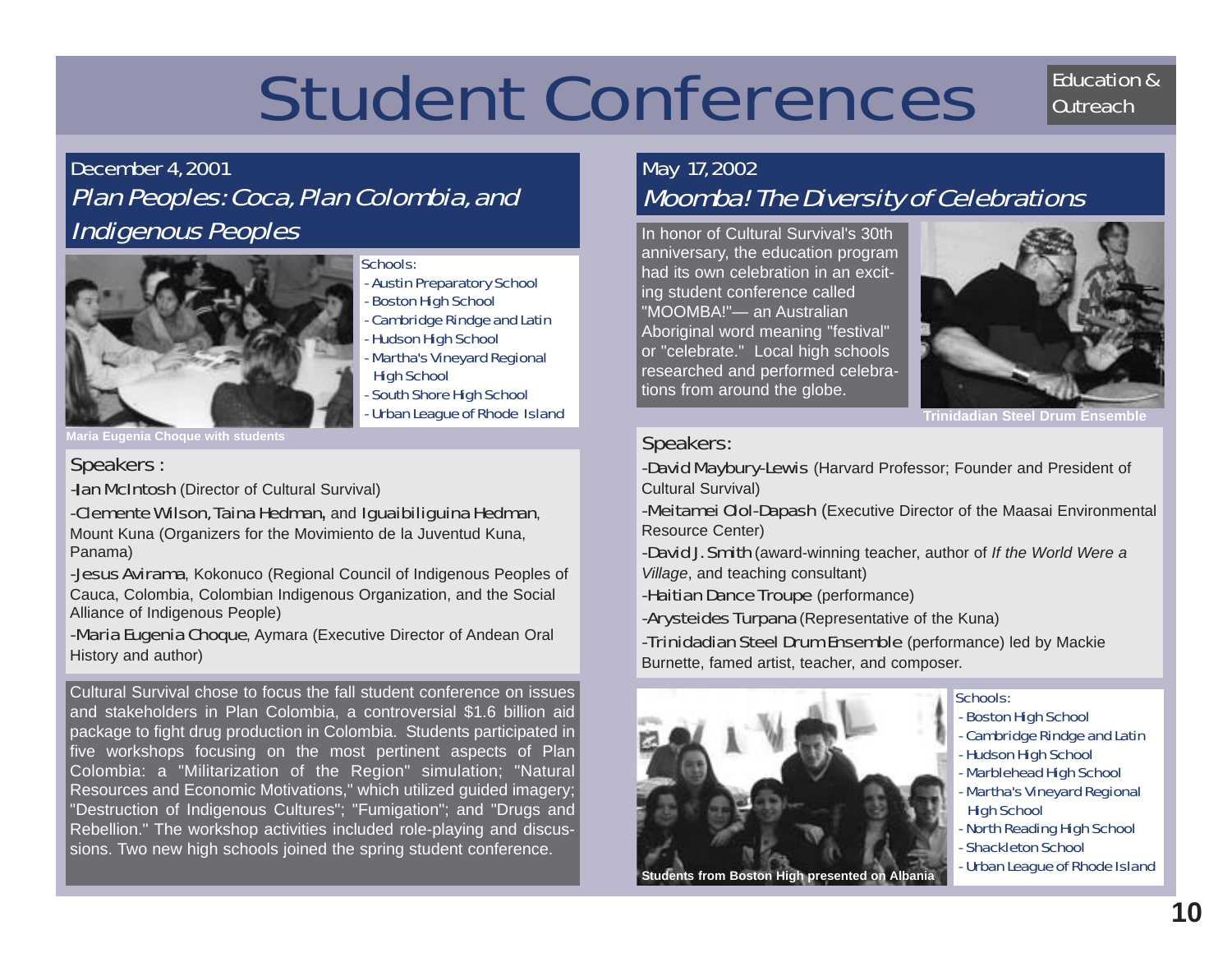# Education & **Outreach**

# Teacher Training & Resource Materials

# June 26 and 27, 2002 Teacher workshop Tourism: A Challenge to Maasai Survival

In our work with educators we examine indigenous cultures and related issues then demonstrate their close relationship, though often excluded or misrepresented, to many content areas and themes studied in schools. The June 2002 teacher workshop focused on use of a new Cultural Survival curriculum on Maasai peoples. It included units on stereotypes and ways to explore the term "indigenous." Teachers and CS staff examined the relevance of these materials to learning standards and specific strategies for classroom implementation. The curriculum is designed in collaboration with the Harvard Graduate School of Education, using its Teaching for Understanding framework. Representatives from five school districts new to CS participated in this workshop.

# Speakers:

-Meitamei Olol-Dapash (Executive Director of the Maasai Environmental Resource Center)

-Shannon Martin Croft (Researcher and Project Coordinator at Wide-Scale Interactive Development for Educators [WIDE] of the Harvard Graduate School of Education, specializing in education with new technologies) -Lisa Matthews (Cultural Survival Education Coordinator) -Larry Childs (Cultural Survival Ethnosphere Coordinator)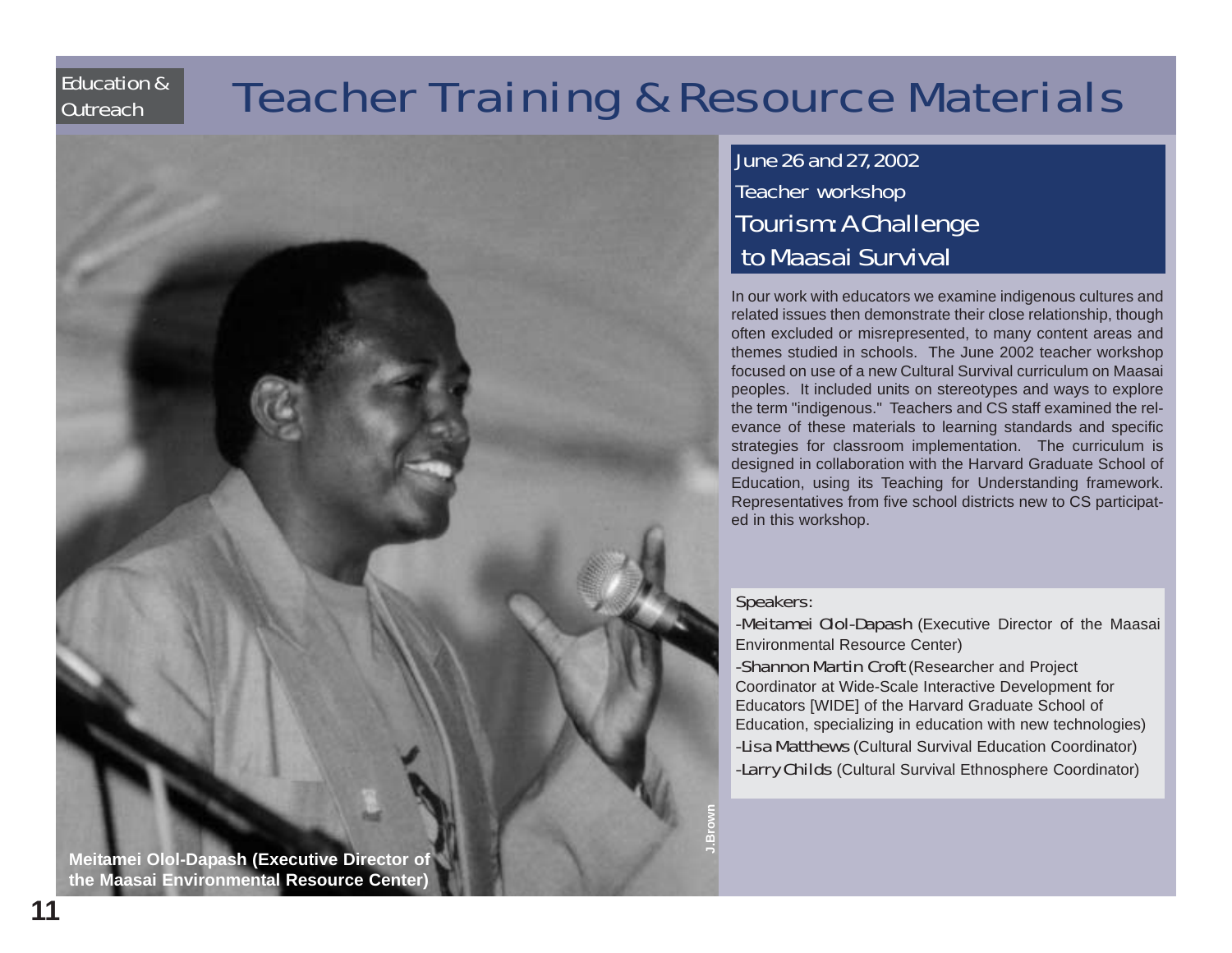# Public Events: Bazaars

#### To reach out to our local and global communities, Cultural Survival hosts and sponsors many public events each year. Public events promote cross-cultural sharing of ideas, raise the profile of indigenous issues, and attract public support to specific peoples and issues. These events include bazaars, indigenous speakers fora, student conferences, and a variety of other conferences and events that we participate in or co-sponsor.

At Cultural Survival's fundraising bazaars, local artisans sell indigenous art and crafts, while the thousands who attend learn about Cultural Survival and indigenous issues. Proceeds support Cultural Survival programs. The bazaars are full of life and color, and this year's were no exception. The Winter Bazaar took place December 15-16, 2001, at Harvard University; the Spring Bazaar from May 17- 19, 2002, at Harvard Law School; and the Summer Bazaar from August 10-11, 2002, in Tiverton, Rhode Island. Attendance at Bazaars this year exceeded 12,000.



#### PUBLIC EVENTS

Cultural Survival sponsored, co-sponsored, or participated in each of the following events:

September 2001 Mining Minerals and Sustainable Development Conference Quito, Ecuador

November 28-December 2, 2001 100th Annual Meeting American Anthropological Association Washington, DC, USA

December 4, 2001 Cultural Survival Student Conference Plan Peoples: Coca, Plan Colombia, and Indigenous Peoples Gutman Center, Harvard University Cambridge, Massachusetts, USA

December 5, 2001 Cultural Survival Indigenous Speakers Forum Plan Colombia David Rockefeller Center for Latin American Studies at Harvard University Cambridge, Massachusetts, USA

December 15-16, 2001 Cultural Survival Winter Bazaar Pound Hall, Harvard Law School Cambridge, Massachusetts, USA

February 20, 2002 Ecuadorian Film Screening Boston Public Library Boston, Massachusetts, USA

February 21-24, 2002 Indigenous Peoples Global Conference United Nations, New York, USA

March 6-9, 2002 Meeting of Comparative and International Education Society Theme: The Social Construction of Marginality—Globalization's impact on the disenfranchised Orlando, Florida, USA

March 14, 2002 International Day of Action Against Dams and For Rivers, Water, and Life 27 countries promoted 47 actions against dams in their respective countries

# Education & **Outreach**

#### April 5-7, 2002

Tragedy in the Amazon: Yanomami Voices, Academic Controversy & Ethics of Research David Maybury-Lewis presented on Cultural Survival Cornell University, Ithaca, New York, USA

#### April 16-20, 2002

International Conference on Medical Plants, Indigenous Knowledge and Benefit Sharing The Hague, The Netherlands

#### April 26-29, 2002

Portuguese/African Encounters: An Interdisciplinary Congress Watson Institute for International Studies. Brown University Providence, Rhode Island, USA

#### May 2-3, 2002

Bolivian Revolution at 50: Comparative View on Social, Economic, and Political Change David Rockefeller Center for Latin American Studies, Harvard University Cambridge, Massachusetts, USA

May 11, 2002 Wake Up the Earth Festival Boston, Massachusetts, USA

May 13 - 24, 2002 Permanent Forum on Indigenous Issues United Nations, New York, USA

#### May 17-19, 2002 Cultural Survival Spring Bazaar Science Center Green, Harvard **University**

Cambridge, Massachusetts, USA June 26 - 27, 2002

Cultural Survival Teacher Training Cambridge Public Library, Cambridge, Massachusetts, USA

July 14 - 19, 2002 World Civil Society Forum Geneva, Switzerland

July 22 - 26, 2002 Working Group on Indigenous Populations United Nations Geneva, Switzerland

August 10-11, 2002 Cultural Survival Bazaar and Tibetan Movie Night Tiverton, Rhode Island, USA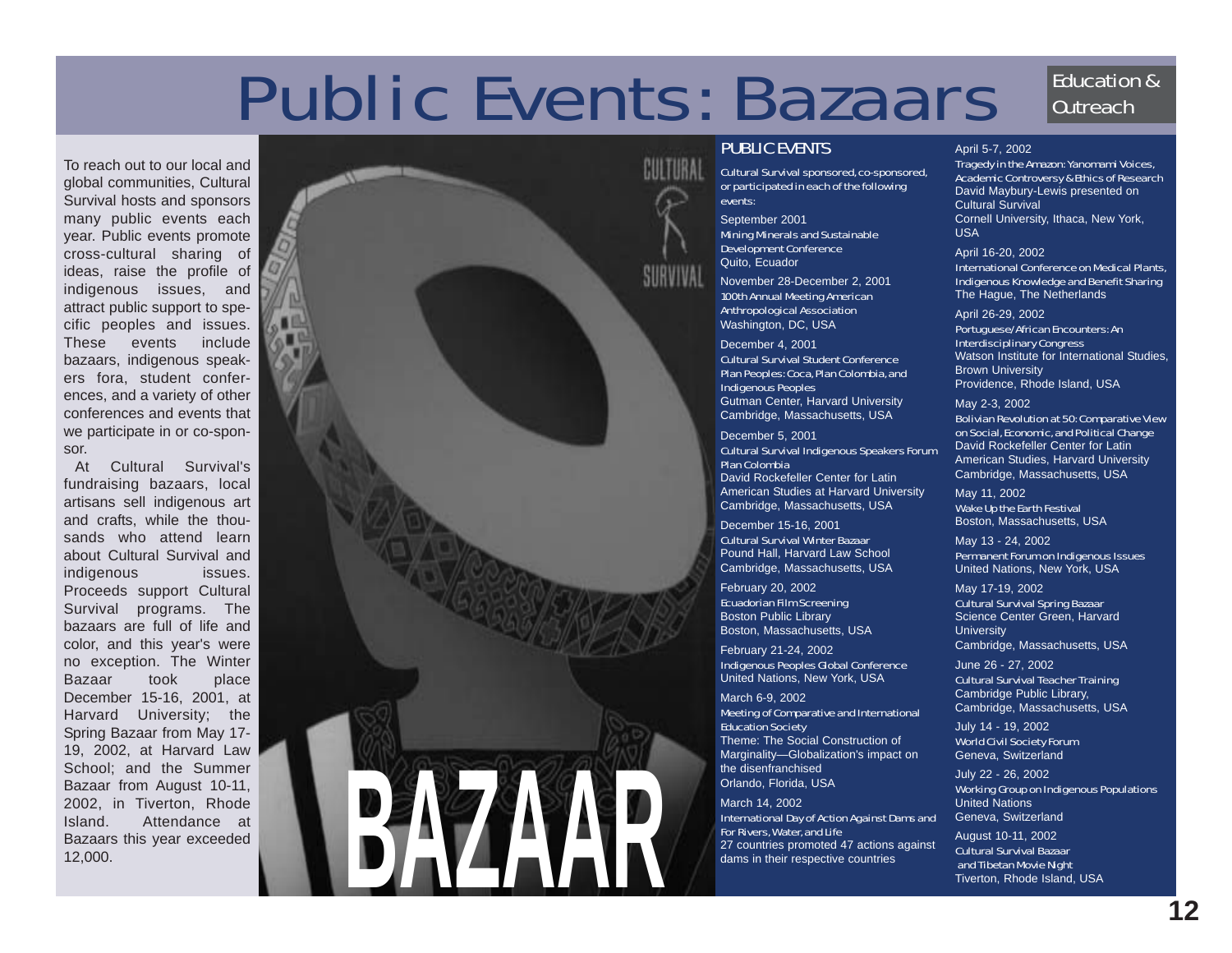# Education & **Outreach**

# Internship Program

*"Cultural Survival is a place where I can express myself as a member of an indigenous group, the Ainu of Japan, and accumulate more experience working for the rights of indigenous peoples. CS helps me understand how an indigenous rights organization can be connected to indigenous communities, and what such an organization can offer them. My work here has reaffirmed my belief that indigenous issues are global issues. The CS staff has entrusted me with the responsibility of working independently, thinking critically, and actively contributing my experiences and ideas."* Kanako Uzawa



According to intern coordinator Pia Maybury-Lewis, "Cultural Survival's internship program is as old as Cultural Survival itself." At its founding in 1972, Cultural Survival was staffed entirely by volunteers who were the predecessors of today's interns. In the past 30 years more than 1,400 young people have contributed their time and skills to running the organization. This year, Cultural Survival has welcomed 52 interns from 15 different states and 13 different countries. These interns are an integral part of our functioning and continue to enrich and enliven the organization with their diverse perspectives and experiences. They work in all departments, assume meaningful tasks, and develop important skills such as anthropological research, journalism, creating advocacy campaigns, and generating publicity.

While interns are unpaid, they are rewarded by their personal achievements and the vital knowledge they gain. Cultural Survival also hosts the popular weekly intern luncheon where indigenous visitors to New England, along with scholars and activists are the guests of honor. We also frequetly arrange functions around their visits. The series provides a forum for indigenous leaders and specialists to present pressing issues affecting the indigenous world to interns, staff, and associates of Cultural Survival. The lunches provide an additional means to assure that interns and staff retain a direct connection with the peoples and issues that are the focus of our mission.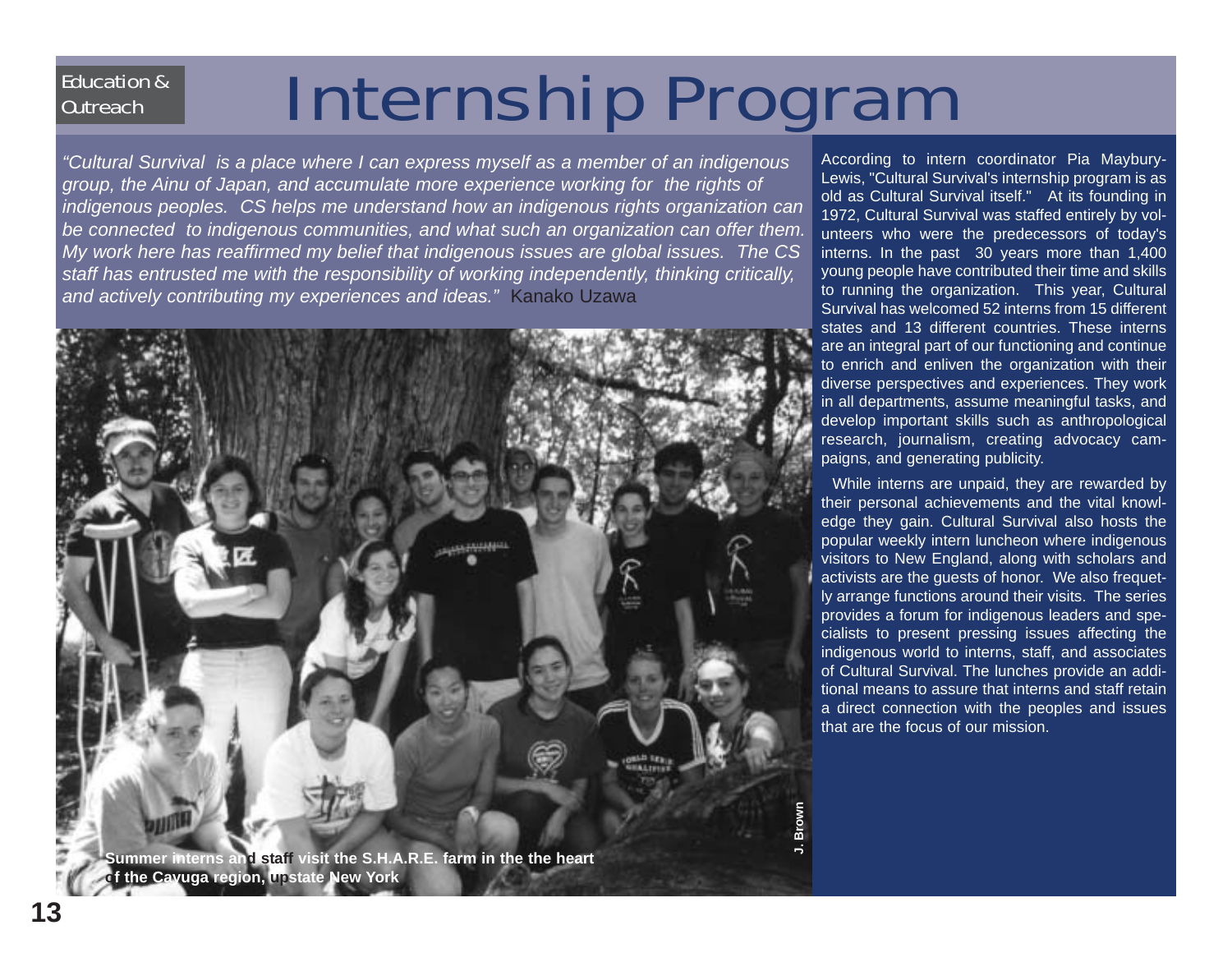# Internship Program

# Education & **Outreach**

This year's interns represent 19 U.S. states and 13 countries



In addition to the thought-provoking speakers, this year interns had the opportunity to visit the S.H.A.R.E. farm, the Cayuga land claim site in upstate New York run by advocates for Native American land rights. Between July 22 and June 24, 2002, two staff members and 17 interns visited the 70-acre organic farm that will eventually be turned over to the Cayuga Native Americans. The participants weeded, painted, and mucked a barn, as well as gained valuable information from various speakers.

"I think that one of the most memorable parts of the trip was listening to Freida, the Onondoga Clan Mother, and Luanne, the Seneca Faithkeeper, talk about the issues that are affecting them (land claim, cultural revitalization, etc). Their words were inspiring, hopeful, and fulfilling in that they gave me the feeling that what I was doing was really making a difference."

-Neil Ragsdale, CS intern



**Interns share a meal with Luanne Jamieson (Seneca Faith Keeper), Julie Uticone, Brooke Olsen, Jack Rossen, and Frieda Jaques (Onondaga Clan Mother) at the S.H.A.R.E. farm**

# Intern Lunch Speakers Series

This year's speakers included: **Dr. Ken Pepion**, Harvard University-*Harvard University's Native American Program* **David Wilkie** - *Pygmies of the Ituri Forest* **Irene Staehlin**, San Cultural Center - *!Kung-San People of the Kalahari* **Jennifer Clarke** - *Australian Law and Indigenous People* **S.H.A.R.E. Farm board and advocates**-Frieda Jaques, Onondaga Clan Mother Bernadette Hill, Huron Clan Mother Luanne Jamieson, Seneca Faith Keeper Julie Uticone, President of S.H.A.R.E Brooke Olsen, Secretary Jack Rossen, Treasurer Meghan McCune, Student Representative

**Claudia Santana** - *Indigenous Peoples of the Amazon* **Lucia Clarke** -*The Roma in Italy* **Prof. Mary Catherine Bateson**, Harvard School of Education-*Cross Generational Education* **Bret Gustafson**, Doctoral Candidate at Harvard University-*Bolivian Politics and Indigenous Movements* **Prof. Irv Devore**, Harvard University - *Primate Societies* **Prof. Tom Barfield**, Boston University - *Current Events in Afghanistan and the Middle East* **Bernie Perley**, Doctoral Candidate at Harvard University - *Preserving the Languages of Canada's First Nations* **Prof. David Maybury-Lewis**, Harvard University - *The Backlash Against Cultural Survival* **Prof. Doreen Stabinsky**, College of the Atlantic - *Genetically Modified Organisms: Food for Thought* **Dr. Bart Ryan**, Harvard University - *Indonesia Update* **Dr. Ted MacDonald**, Harvard University - *Awastigni Land Rights Case in Nicaragua* **Dr. Lynn Theismeyer and Dr. Michio Umegaki**, Keio University, Japan - *Discussion and Short Films from Continuing Projects in Thailand and Vietnam* **Katie Ahern**, Australian Lawyer - *Aboriginal Land Rights*  **Moises Valafana**, Kogi, Colombia - *Colombia*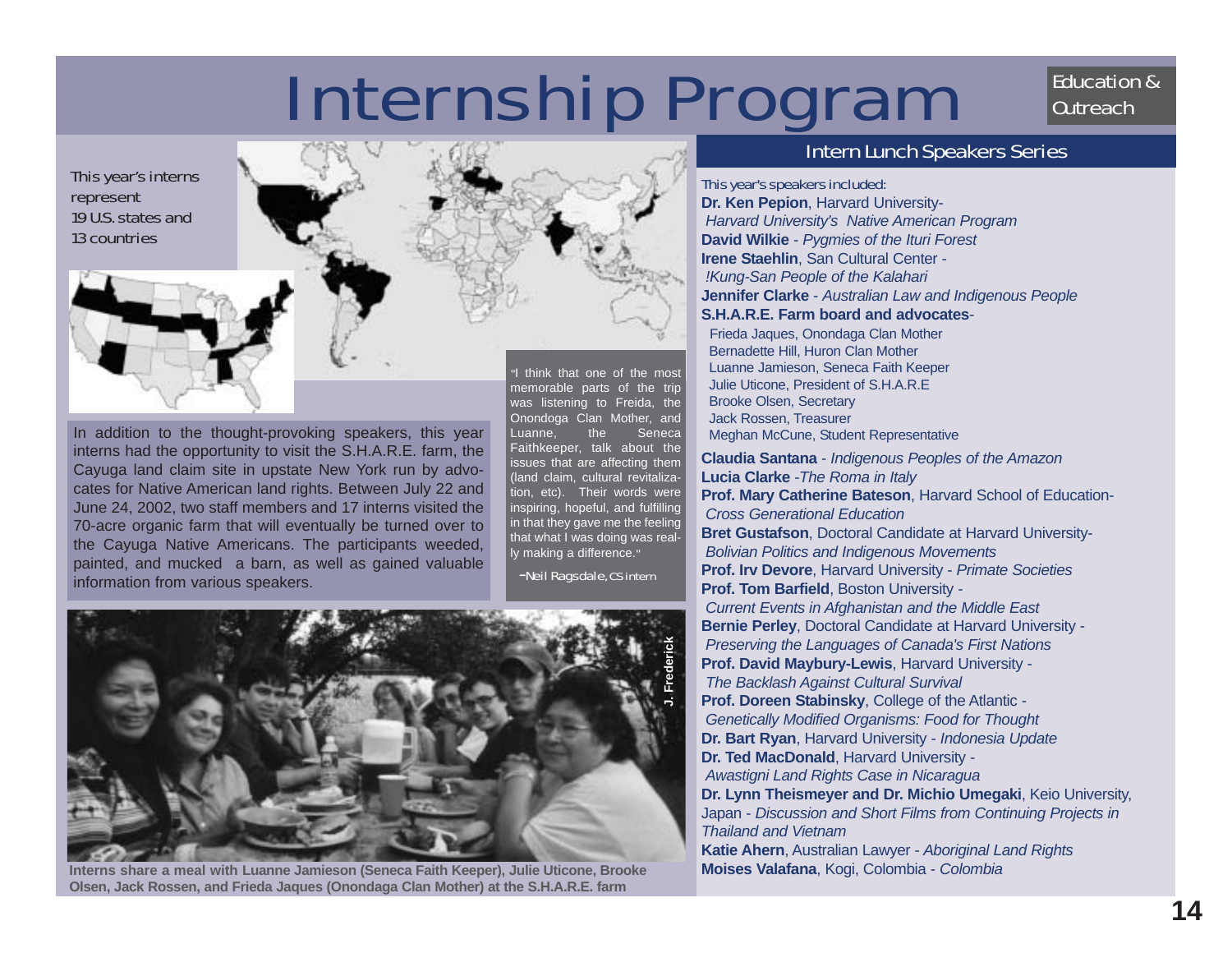# Special Projects

# **Indigenous** Empowerment

Cultural Survival serves as a fiscal sponsor while providing organizational and administrative support to small, pro-indigenous organizations and independent indigenous initiatives that are well aligned with our mission. These projects assist indigenous groups and ethnic minorities in building more effective organizations, managing natural resources, preserving their language and art forms, and becoming economically independent.

David Wilkie of the Ituri Forest Peoples' Fund says *"Prior to being accepted as a Cultural Survival Special Project we were able to raise only enough money to keep a single classroom with one teacher supported ... thanks to the grant writing advice of Cultural Survival, the International Foundation awarded the fund a grant of \$25,000. ... Without Cultural Survival's help the Efe and Lese of the Ituri forest would not have a primary school or a clinic."*

Cultural Survival's Special Projects are integrated with our Curriculum Resource Program on Indigenous Peoples. Information gleaned from the projects is frequently used to develop our educational curricula.

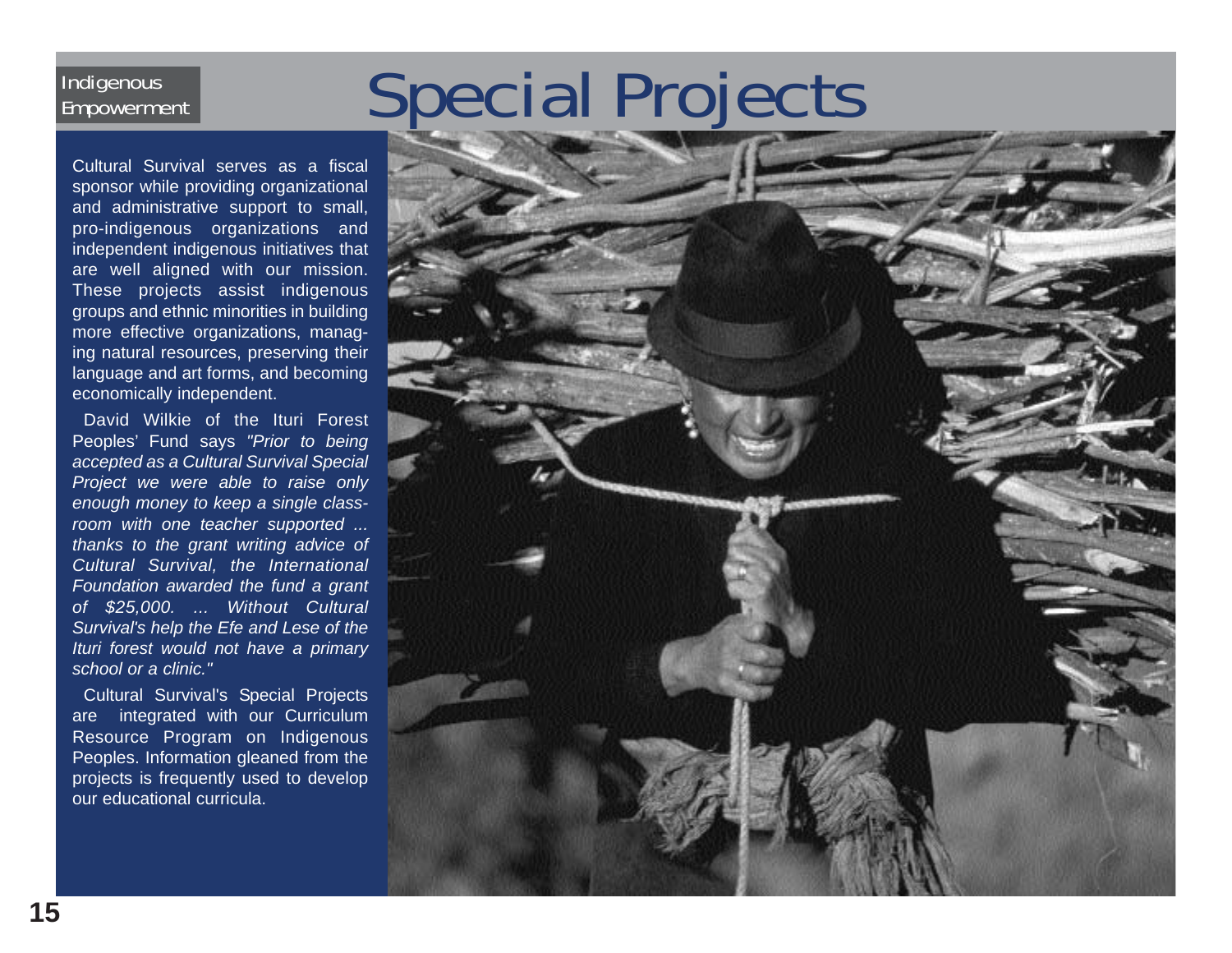# Americas Special Projects



### Black Mesa Weavers for Life and Land, USA

Cultural Survival and the Diné (Navajo) of Black Mesa, Arizona, USA, co-founded the project in 1998 to better the economic and social conditions of the Diné through preservation of traditional sheep-herding lifeways and the sale of wool and weaving products. The project has identified and tapped into an international major niche market, worked closely with the International Human Rights Advocacy Center at the University of Denver in Colorado, and formed partnerships with other groups working to develop more international markets. They are currently collaborating with Hopi groups to protect and preserve the environment and the region's ecosystem.

## Center for Traditional Textiles of Cusco, Peru

The Center focuses on preserving traditional Peruvian weaving by documenting the history of the art in various regions. The Center also promotes awareness and education of the textile art by displaying collections and sponsoring weavers throughout Peru to exhibit and teach art. The Center accepts donations through Cultural Survival to further its research and purchase textiles .



## Garifuna Journey, Belize

After the award-winning 1994 documentary detailing first-person accounts of Garifuna culture, the project has co-curated a traveling exhibition involving traditional artifacts, video installation, photography, original artwork, poetry, and scholarly essays. By recording elements of their culture and educating others, the Garifuna, an indigenous people of African and Caribbean descent, hope to maintain their own cultural practices.

### Maya Manche Scholarship Fund, Belize

Governmental support for the education of indigenous groups is lacking in southern Belize. However, the Kekchi believe that through education, they can overcome their status as the poorest ethnic group in Belize. By recognizing that high financial educational costs are a fundamental barrier in creating Kekchi leaders and increasing selfdetermination, they have created a scholarship fund. Cultural Survival is assisting in collecting donations for the scholarship fund.



# Pumé Project, Venezuela

The Pumé of southwestern Venezuela, also known as Yaruro, depend heavily on the land, living by hunting and gathering, fishing, and manioc cultivation. The project and Cultural Survival developed the Pumé Fund for achieving legal land ownership and retaining a Venezuelan attorney to pursue land tenure rights. They also plan to establish a program in which medical supplies and visits by Venezuelan health professionals are regularly available to the Pumé.

# Sna Jtz'ibajom (House of the Writer) Chiapas Writer's Cooperative, Mexico

The Teatro Lo 'il Maxil has toured Mexico and the United States. With a mission to entertain and inform audiences, members produce plays about ancient Mayan history, folk tales, and contemporary social issues. The project has also created a literacy program that has taught 5,500 men, women, and children, and has published anthologies of folktales and oral history, as well as two collections of plays. According to Tziak Tsa-pat Ts-it, "By working for the good of the Mexican community and providing knowledge of Mexican culture to the world we strengthen our own people." The project accepts donations through CS from those dedicated to promoting the right of indigenous self-expression.



# Suyá Project, Brazil

In collaboration with the Suyá of Mato Grosso, Brazil, Cultural Survival and other organizations have established bilingual schools, provided funds for video equipment for the Suyá to document and publicize the invasions of their land and culture, helped improve the health of the Suyá through health monitors and communication with doctors, and established a pan-tribal Association of the Indian Lands of Xingu. The Suyá are still vulnerable to disease and threatened by attempts of others to invalidate their land claims, continuation of support for these efforts is imperative.

### Xavante Education Fund, Brazil

Cultural Survival sponsors the fund, which provides financial support to Xavante who want to learn the necessary skills to empower themselves and decrease their dependence on outsiders for health care. The fund supports Lino Tsere'ubudzi's education in becoming a nurse practitioner for the Xavante. After five years of post-graduate training, he will become the primary healthcare-giver in his village.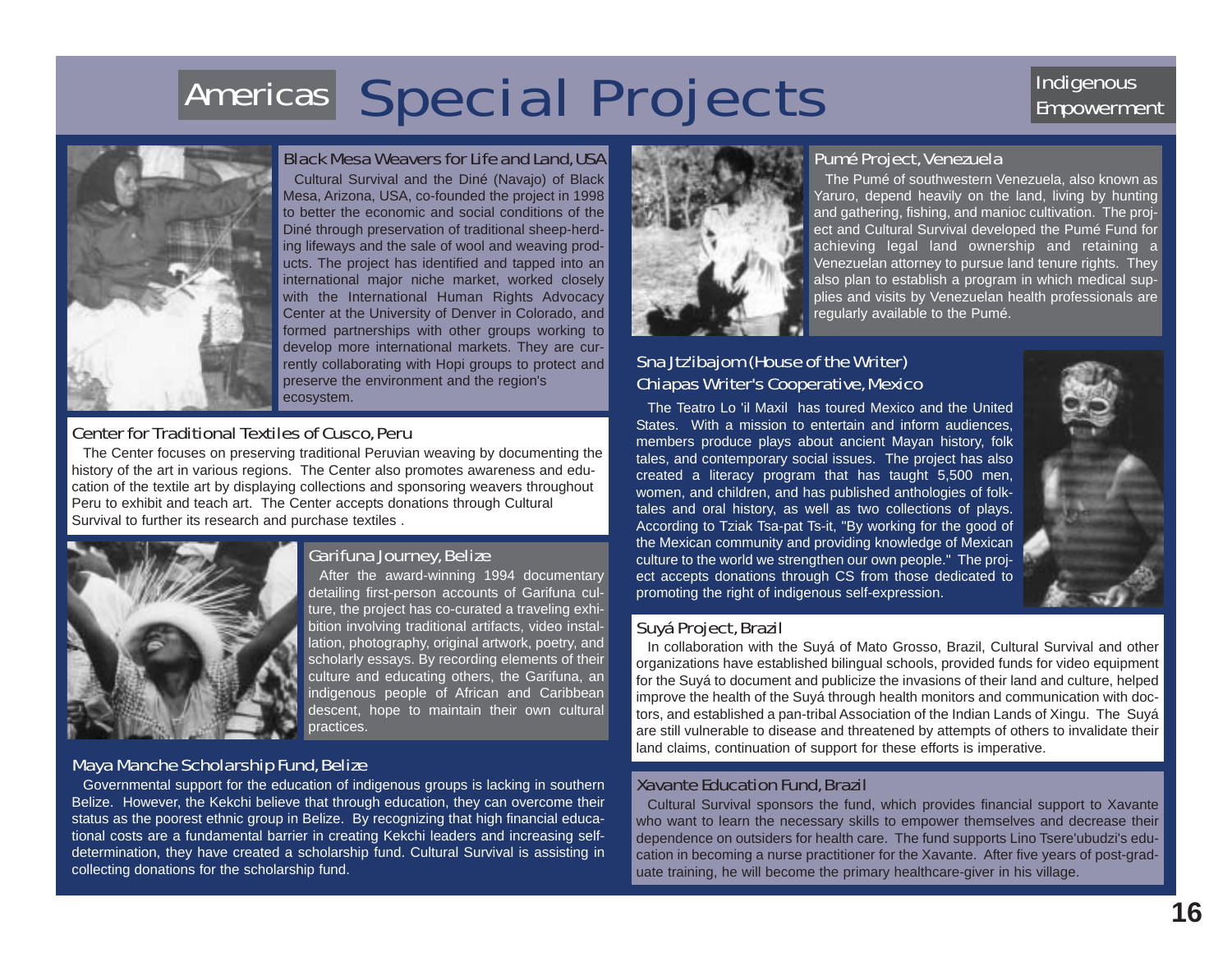# **Indigenous** Empowerment

# Special Projects Asia and Oceania

# Ainu School Project, Japan

The Ainu face discrimination by mainstream Japanese and consequently hide their background while traditional aspects of their cultural practices are lost. They need support so they may better protect their group rights and culture. The project raises awareness of Ainu issues by documenting cultural practices and teaching others about diversity. The project will establish an Ainu school in Tokyo to preserve the traditional language.

# Orang Asli Assistance Fund, Malaysia

The project intends to strengthen Orang Asli organizations, education, legal actions, health care programs, publicity, lobbying, and emergency assistance. The community education programs, taught by volunteer teachers, are based in four villages in the state of Perak (plans call for programs in eight more locations). Volunteers provide formal and informal education for children ages three to 12, and informal education for youth groups and adults with no prior formal education. In March 2001, Tijah Chopil, the school's founder, co-convened the National Conference on Biodiversity and Indigenous Knowledge, speaking on the Orang Asli's possible participation in the Malaysian Ministry of Health's program to integrate traditional medicine into governmental health services.

## Philippine TAFT Project, Philippines

The project surpassed its numerous reforestation goals. There are now five TAFT Project sites. The TAFT Project has also provided education for 12 Higaonon children. According to one leader, "The tribal community implements and administers these projects, and is feeling a sense of empowerment for the first time in decades." Donations through Cultural Survival help pay for tree seedlings and food for residing families.

## Tibetan Rug Weaving Project, Nepal

In Chungba Valley, geographic isolation prevents many children from receiving formal schooling. Cultural Survival has undertaken a plan to build a new residential school for area children. The project will create an endowment from rug sales to provide scholarships for children from middle school through high school. Rug sales would also help create an adult learning and vocational training center for basic literacy, math, and accounting.

# Tibetan School Project, Tibet

In 1987, a school was established in the village of Katsel, Medrogonkhar. The project's objectives are to provide educational opportunities, food, clothing, and basic health care for the children of the Katsel school, as well as provide assistance to other rural Tibetan schools. In addition, a medical dispensary, full-time nurse, and part-time doctor are available to administer medical care for the students, staff, and villagers.

# Totem Peoples' Preservation Project, Siberia and Mongolia

The project seeks cultural preservation of the eastern Siberian and Mongolian totem peoples, the Dukha, and retention of the declining reindeer population. On October 29, 2001, CS welcomed five visitors from Siberia in a cultural exchange organized by the Massachusetts-based NGO Sacred Earth Network. Topics covered educating children to love their culture, protecting sacred sites, exercising spiritual practices, pursuing economic activities, supporting traditional use of natural resources, and strengthening legislation for the establishment of an ethno-cultural center.



# Wangurri Garden Project, Australia

Australian Wangurri clan elder Timothy Buthimang is pursuing his vision: ensuring that self-sufficient Aborigines are utilizing the land and sea. His Wangurri Garden Project has established fruit and vegetable gardens to support the movement of Aborigines back to their homeland, to alleviate the need to return to central communities for provisions, and to ease the adjustment to a bush life. Cultural Survival's supporters contributed \$2,760 following the Action Update appeal in early 2001.

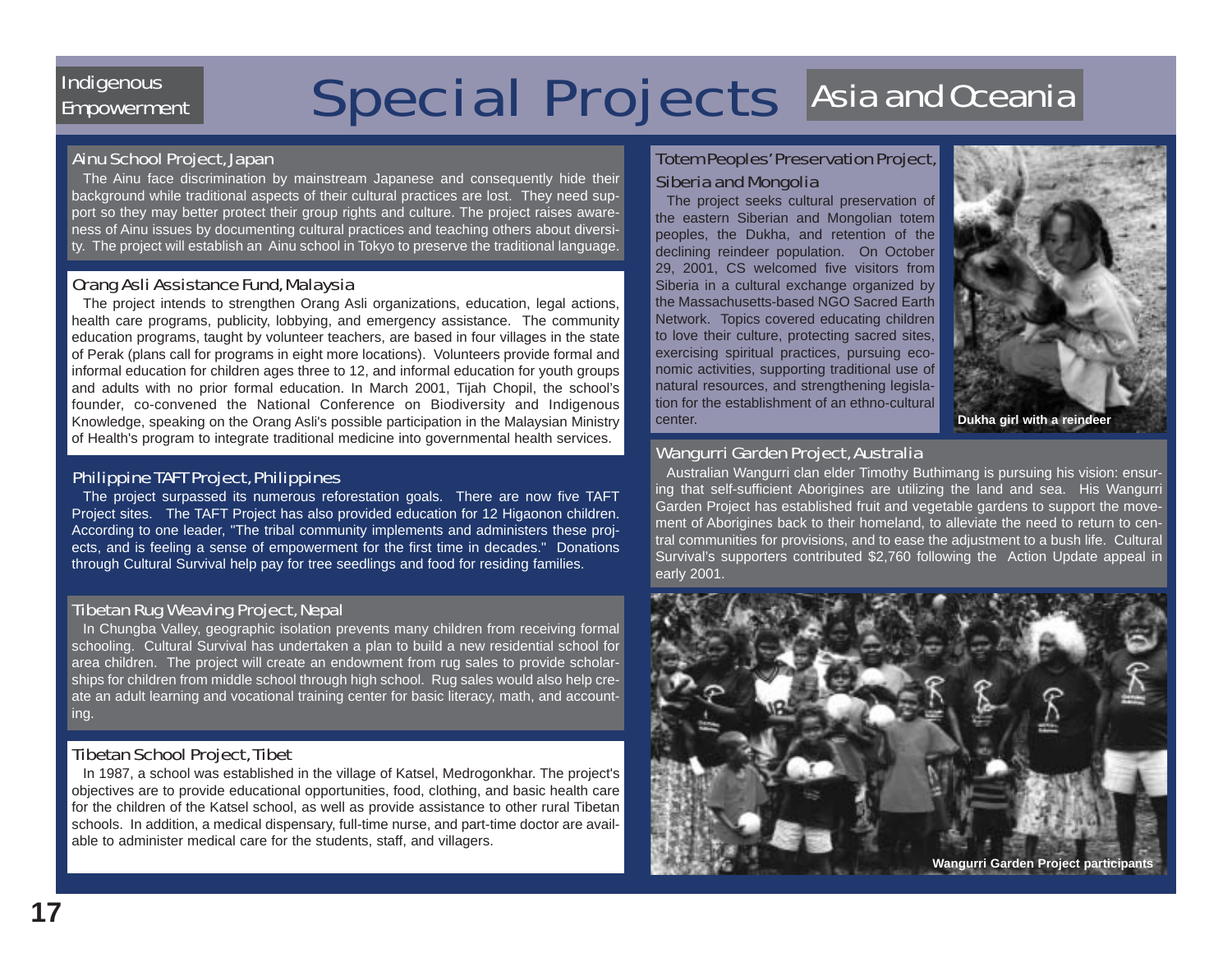# Africa Special Projects Indigenous

### Djenné Project, Mali

The Djenné Project is a CS research and advocacy initiative that seriously questions plans to build a large dam at Talo along the Bani River in Mali. Responding to local and international concerns, Cultural Survival commissioned a study by an expert team from the International Development Office at Clark University in Massachusetts, USA. The report revealed that the Talo Dam project would be detrimental to the natural environment with likely negative affects on 20,000 downstream farmers, fisher peoples and other residents. It could also lead to the destruction of the Djenne Mosque, the largest adobe structure in the world. The African Development Bank, the primary project funder, responded to the report by placing a moratorium on construction allowing time for further study. Unfortunately the Malian Ministry of Rural Development has rejected the Clark report findings and has not adequately responded to the five main issues raised therein: 1) lack of participation and public acceptance by residents situated downstream in Djenné, 2) an additional Environmental Impact Assessment to better explore potential adverse affects, 3) fair monitoring and accountability by all stakeholders, not just direct beneficiaries, 4) a cost-benefit analysis taking into consideration downstream effects, and 5) the governmental protection provision of the Djenné Mosque as a designated World Heritage site under UNESCO. Members of the Clark team spent the summer in Mali and their findings will inform the next phase of this special project.

## Efe Medical Project, Democratic Republic of Congo

The Efe are the least Westernized of pygmy groups. Because they have no medical care of any kind, simple infections result in prolonged pain and severe suffering. In fact, an estimated 50 percent of children die before reaching adulthood. However, most cases are preventable. With a fund for a medical dispensary in the Ituri forest at Akokora, the primary mission is mitigating the suffering from malaria, yaws, tropical ulcers, and bacterial infections. The primary source of funding for these interventions comes from the sale of William Wheeler's landmark portrait of the Efe, entitled *Efe Pygmies: Archers of the African Rain Forest*, available through Cultural Survival.

## Eyasi Basin Indigenous Peoples Fund, Tanzania

This project is a new initiative for Cultural Survival in 2002 and aims to raise and distribute funds to the Wahadzabe and Wadatoga to aid them in their efforts to protect their way of life.

# Ituri Forest Peoples' Fund, Democratic Republic of Congo

Efe and Lese farmers in the Ituri rainforest wish to ensure that their children receive education and primary health care. Responding to a lack of government assistance, they created a fund to establish and run their own clinic and primary school. They accept donations through Cultural Survival: \$50 cures 10 cases of malaria, \$25 pays for a teacher's salary for one month, and \$15 buys one month's worth of school supplies.

# Kasiisi/ Kanyawara School Building Project (KKSBP), Uganda

This project focuses on universal primary education for subsistence-farming families living around Kibale National Park. These families have invested in two schools, built six classrooms, and provided secondary school scholarships for two children each year. The project invites supporters to "come build blocks with Cultural Survival" and donations for the building project are accepted through CS.

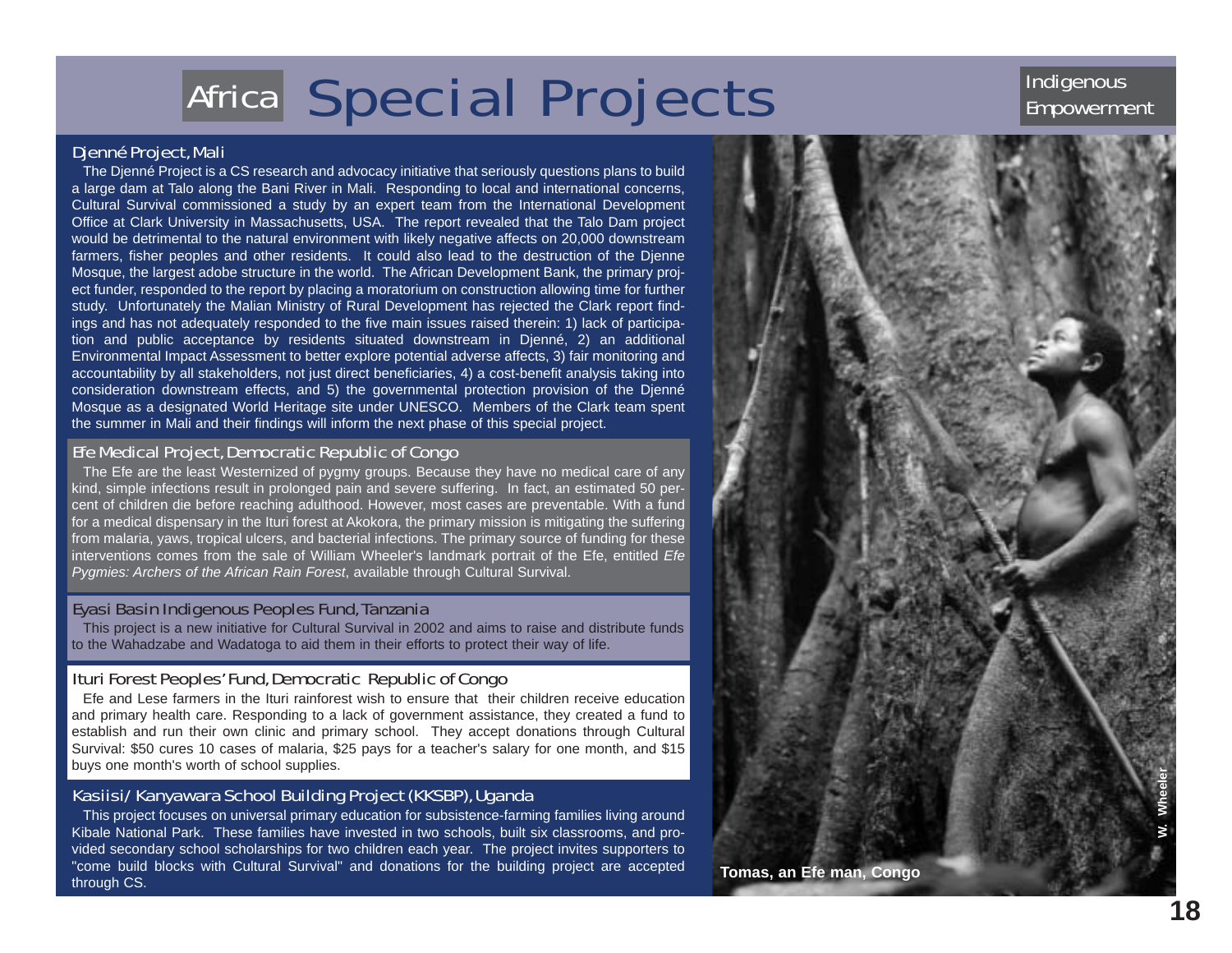# Indigenous Speakers Forum

Each year, Cultural Survival hosts forums and conferences that inform various audiences about issues that profoundly affect the lives of indigenous peoples. Themes often touch upon issues of international scope such as mining, dams, language loss, or war. The selected speakers are indigenous leaders who have direct knowledge of a particular issue. These fora provide indigenous leaders the opportunity to meet and discuss issues of common concern with other leaders as well as international specialists, students, and the general public.

**Indigenous** Empowerment

On December 5, 2001, at the David Rockefeller Center for Latin American Studies at Harvard University, Cultural Survival presented a **Speakers Forum on Plan Colombia.** Participants included indigenous leaders from Panama, Colombia, and Bolivia, as well as local scholars. Indigenous speakers included **Kuna Clemente Wilson, Taina Hedman, and Iguaibilinguina Hedman** (Organizers for the Movimiento de la Juventud Kuna, Panama); **Jesus Avirama** (representative of Coconuco and the Regional Council of Indigenous Peoples of Cauca, Colombia); and **Aymara Maria Eugenia Choque** (author from Bolivia and the Executive Director of Andean Oral History). This consciousness-raising event presented to scholars and specialists different perspectives of people involved in or affected by Plan Colombia, including Colombian government and military, civil society, small farmers, drug traffickers, and the United States government and military.



**opinions on Plan Colombia**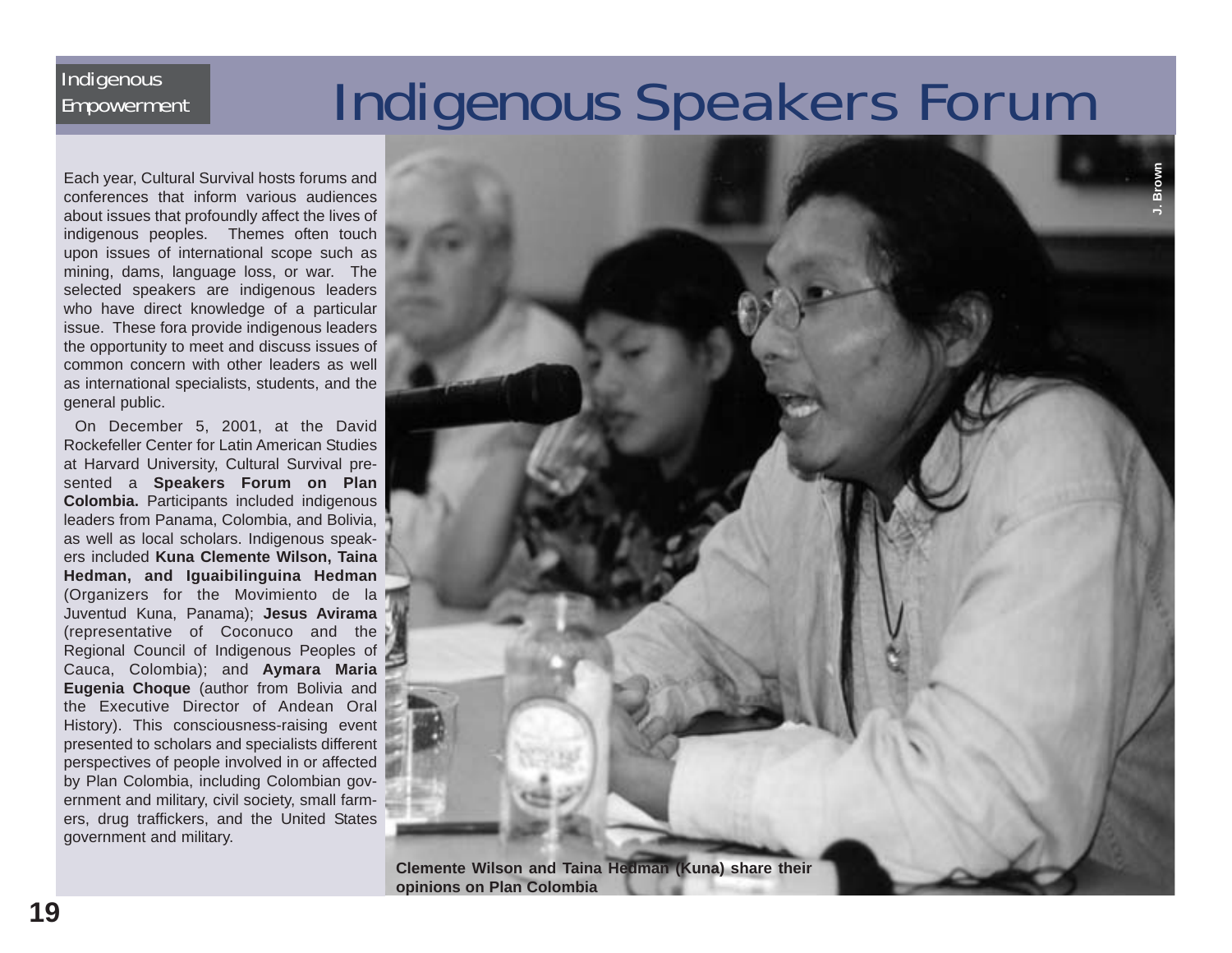# Membership

Membership Profile

**Membership dues: \$45/year for individual, \$60/year institution, \$25/year student or senior**

#### **3,100 members**

The members of Cultural Survival comprise a community of individuals and organizations concerned with indigenous issues. Members stay informed by reading our publications and contribute to the cause of indigenous rights financially, intellectually, and through their own activism. Members are our largest working network and include indigenous leaders, university professors, college libraries, educators and students, and former Cultural Survival

staff and interns.

**53% pay \$45/year individual rate 23% pay \$60/year institutional rate 22% pay \$25/year student or senior rate 2% choose to pay between \$60 and \$99 3% choose to pay between \$100 and \$499 0.6% (20) choose to pay between \$500 and \$999 0.5% (14) choose to pay more than \$1000**

Membership is the means by which we distribute most copies of the *Cultural Survival Quarterly (CSQ)*. Approximately 400 of our members are university or public libraries. Our membership base has been steadily growing over the past four years. In addition to receiving the *CSQ* and *CS Voices*, members will soon be invited to subscribe to *CS Indigenous News*, a weekly Cultural Survival e-mail publication. **MEMBERS WORLDWII** 

> **87% in U.S.A. 15% in Massachusetts 13% in California 8% in New York 3% each in Washington, Pennsylvania, Illinois 2% each in Michigan, Oregon, Minnesota, Maryland, Arizona Members in all 50**

**states (plus Puerto Rico, D.C., Guam)**

**Of our 3,100 members: 15% are libraries 5% are anthropologists 1% are educators**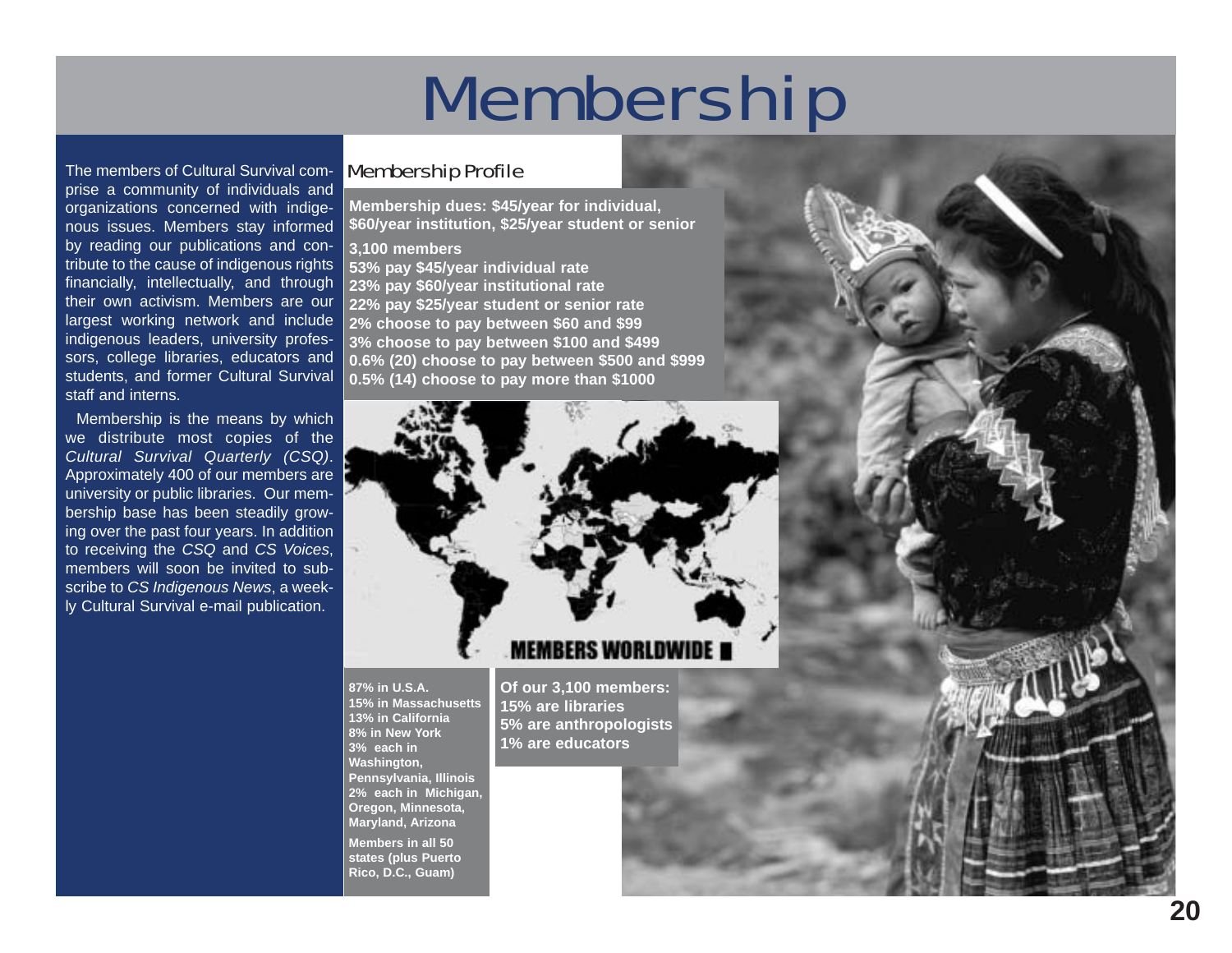# Who We Are

# History Of Cultural Survival

The impulse for the founding of Cultural Survival arose during the 1960s with the "opening up" of the Amazonian regions of South America and other remote regions elsewhere. As governments all over the world sought to extract resources from areas that had never before been developed, the drastic effects this trend had on the regions' indigenous peoples underscored the urgent need to defend the human rights of these "victims of progress." Cultural Survival was founded to help indigenous peoples in their struggles.

Throughout the 1970s, Cultural Survival's original founders David Maybury-Lewis (President), Evon Vogt, Jr. (Treasurer), Orlando Patterson (Clerk), and Pia Maybury-Lewis (Executive Secretary) functioned out of a space made available by Harvard's Peabody Museum. The organization was incorporated in 1972 as a tax-exempt NGO in Cambridge, Massachusetts. CS launched a publication program consisting of the *Cultural Survival Newsletter* and a series of Special Reports. Cultural Survival also introduced its annual craft fairs, which display and sell indigenous arts and crafts.

During the 1980s, Cultural Survival entered a new phase. It received core support from the Ford Foundation along with other

> to expand our mission. Cultural Survival moved into new and larger quarters and added additional staff. A new initiative, Cultural Survival's Marketing Program, was launched to help indigenous groups receive a greater profit from

> debate among the board and staff and due to complications with the supply, it was decided to



**Pia Maybury-Lewis, co-founder, with a Xerente child, Brazil 1956**

In the 1998, Cultural Survival hired a new Director, Dr. Ian S. McIntosh, an anthropologist with in-depth knowledge of indigenous issues in Australia and

Southeast Asia. The organization continued to sponsor basic research on indigenous peoples with the aid of a network of indigenous collaborators and pro-indigenous scholars who

insured that the very best analyses of indigenous issues were available from Cultural Survival. The results of this ongoing research were published in the *Cultural Survival Quarterly*, which continues to be the leading journal of indigenous affairs in the United



**David Maybury-Lewis, co-founder, with son Biorn visiting the Xavante Indians, Brazil 1958**

States, and in the organization's monograph series. In this period, Cultural Survival also emphasized development of the Education and Outreach Program, which informed students and the public at large about indigenous issues and their significance to the global community. Meanwhile, the Internship Program continued to draw on talented and dedicated young

people from around the world to work with Cultural Survival as they had ever since its founding.

In 2002, Dr. Bart Ryan, an anthropologist and faculty member at Harvard University whose areas of specilization includes Islam and Southeast Asia, was empolyed as Co-director. Presently, Cultural Survival continues to demonstrate leadership in crafting innovative strategies to address indigenous concerns, albeit with greater emphasis on more innovative communication and information technologies. The Ethnosphere website (www.cs.org) houses a growing and continually renewed source of reliable, quality information on indigenous peoples. This website draws together all the departments and programs of Cultural Survival, and is the primary new strategy through which we will support our programs and achieve our mission in the 21st century. The Ethnosphere site will be the primary source of record for anyone interested in indigenous people and the considerable problems they still face at the beginning of the 21st century.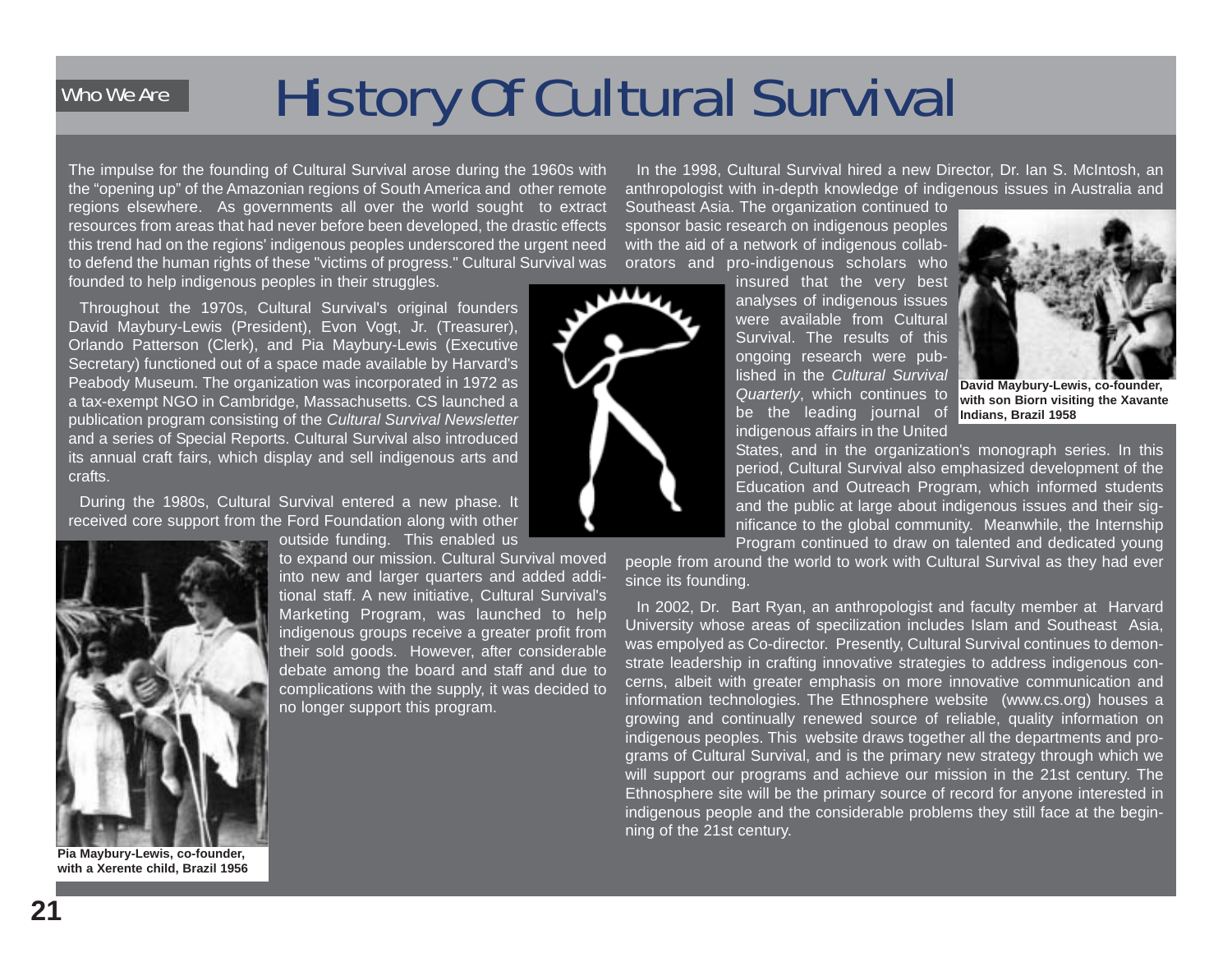# Boards

# Who We Are

### Founders

David & Pia Maybury-Lewis Orlando Patterson Evon Z. Vogt, Jr.

Board of Directors David Maybury-Lewis, *President Edward C. Henderson Professor of Anthropology Department of Anthropology Harvard University* S. James Anaya *Samuel M. Fegtly Professor of Law James E. Rogers College of Law University of Arizona* Wade Davis *Explorer-in-Residence National Geographic* Sarah Fuller, Clerk *President and CEO Decision Resources, Inc.* Pat Gercik *Managing Director M.I.T. Japan Program* Elizabeth Grady *Chair, Social Studies Department Cambridge Public Schools* Jean Jackson *Professor M.I.T. Anthropology Program* Richard Lee, *Treasurer*  Katy Moran *Executive Director Renew The Earth* P. Ranganath Nayak *Management Consultant & Philanthropist* Achola Pala Okeyo *Senior Gender Policy Advisor United Nations Development Program*

#### John O'Connor *Founder & President Greenworks, Inc.* (John's presence will be missed: he passed away Nov. 30, 2001) Mary Anne Saul *Teacher, Social Studies Department North Reading High School* Sylvia Shepard *Education Publishing Consultant* Irene M. Staehelin *Co-founder & Board Member !Khwa ttu San Culture Center*  John W. Terborgh *Center for Tropical Conservation Duke University* George E. Turnbull *Fox, Turnbull & Company* Rosita Worl (Tlingit Nation) *President Sealaska Heritage Foundation*

# Advisory Board

Harvey Cox *Victor S. Thomas Professor of Divinity Harvard Divinity School* Roberto Cardoso de Oliveira Theodore Downing *Research Professor of Social Development University of Arizona* Philippa Friedrich John Marshall *President Documentary Educational Resources* Orlando Patterson *John Cowles Professor of Sociology Harvard University* Francesco Pellizzi Marguerite Robinson *HIID Institute Fellow Emeritus*

#### Louis B. Sohn

*Director of Research and Studies of the International Rule of Law Center George Washington University Law School* Irene M. Staehelin *Co-founder & Board Member !Khwa ttu San Culture Center*  Lynn Stephen *Professor of Anthropology University of Oregon* John W. Terborgh *Director, Center for Tropical Conservation Duke University* Stefano Varese *Professor, Native American Studies University of California, Davis* Evon Z. Vogt, Jr. *Professor of Anthropology Department of Anthropology Harvard University*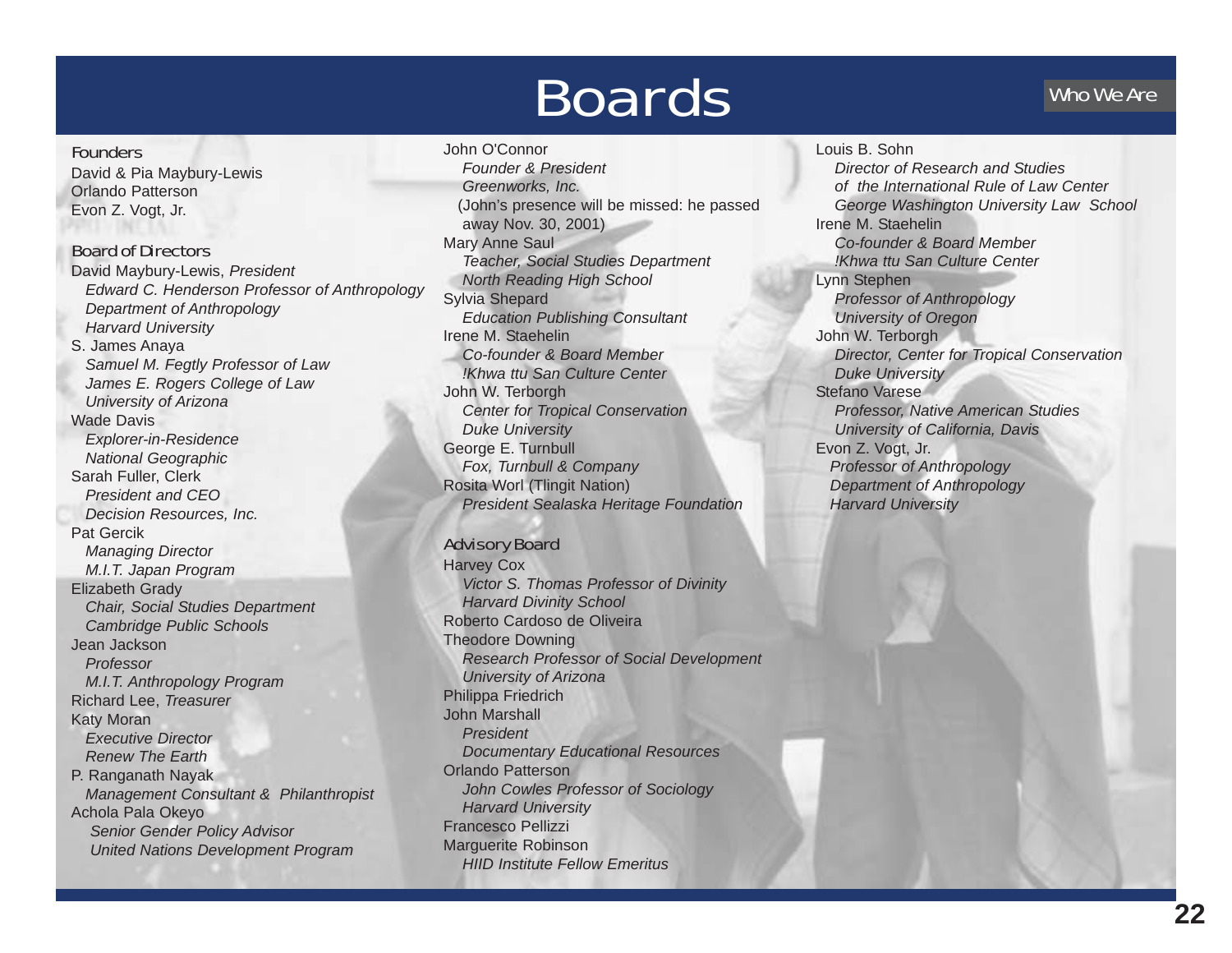# Who We Are

# Staff & Interns

# GENERAL MANAGEMENT & ADMINISTRATION

Ian S. McIntosh (Yerevan, Armenia) & Bart J. Ryan (Cambridge, Massachusetts), *Managing Directors*

Sofia Flynn, *Bookkeeping/Personnel*

Jamie Brown, *Information Technology* 

### MEMBERSHIP

Mark Camp, *Coordinator*

# PROGRAMS

Publications & Research *Cultural Survival Quarterly:* Deidre d'Entremont, *Editor and Art Director* Tara Tidwell, *Managing Editor* Bartholomew Dean, *Book Reviews Editor* Sarah Hay, *Advertising and Single Copy Sales* Kenneth Ramsey, *Advertising* Mark Camp, *Subscriptions*

#### *Cultural Survival Voices:*

Mark Camp, *Managing Editor* Deidre d'Entremont, *Editor* Jamie Brown, *Design* Sarah Hay & Kenneth Ramsey, *Advertising and Distribution*

#### *Cultural Survival Series on Ethnicity and Change:* David Maybury-Lewis & Theodore

Macdonald, Jr., *General Editors*

### **Ethnosphere Initiative**:

Larry Childs, *Pilot Coordinator* Jamie Brown, *Website Design*

Jon Mingle & Alexis John Hooi, *Indigenous News Editors* Rossana Andia, Zivile Maciukaite, Abra Lyman, Fidel Porcuna, Sarah Murray, *News Reporters* Lucia Clark, *Research,* Canada & Europe Andrew Mudge, *Threatened Voices: The First UN Permanent Forum on Indigenous Issues*, Film Documentary Producer

Belinder Dhanoa, *Film Documentary Writer*

# Education & Outreach

**Education Program:** Lisa Matthews *Research Coordinator* Kenneth Ramsey *Outreach Coordinator*

#### **Internship Program, Public Events, Bazaars:**  Pia Maybury-Lewis

#### Indigenous Tools & Services **Special Projects:** Ian S. McIntosh, *Coordinator*

- 1. Ainu School Project, Japan Shizue Ukaji
- 2. Black Mesa Project, United States Carol Halberstadt
- 3. Center for Traditional Textiles of Cusco, Peru
	- Nilda Callañaupa
- 4. Center for Andean Ethnomusicology, Peru
- Raul Romero
- 5. Djenné Project, Mali Jean-Louis Bourgeois
- 6. Efe Medical Project, D.R. Congo William Wheeler

7. Ersari Turkmen Vegetable Dye Weaving Project and Tibetan Rug Weaving Project, Tibet

Chris Walter 8. Eyasi Basin Indigenous Peoples Fund, Tanzania

Nic Blurton-Jones

9. Garifuna Journey, Belize Andrea Leland, Kathy Berger 10. Ituri Forest Peoples Fund, D.R. **Congo** 

David Wilkie, Gilda Morelli, Bryan Curran, Robert Bailey 11. Kasiisi/Kanyawara School Project,

Uganda

Elizabeth Ross, Richard Wrangham 12. Philippine TAFT Project, **Philippines** 

Datu Efren Mandipensa 13. Pumé Project, Venezuela Pei-Lin Yu, Russell Greaves 14. Sna Jtz'ibajom, Chiapas Writers' Cooperative, Mexico Robert Laughlin 15. Totem Peoples' Preservation Project, Mongolia Daniel Plumley 16. Wangurri Garden Project, Australia

Timothy Buthimang 17. Wara Collection Project, Brazil Hiparidi Top'tiro

18. Xavante Education Fund, Brazil Laura Graham

**Indigenous Speakers Forum:** Ian S. McIntosh, *Coordinator*

**Advocacy Campaigns:** Mark Camp, *Coordinator*

## Interns

Rossana Andia, Anne Batchelder, Sydney Beveridge, Juan Martin Botero, Miranda Bureau, Oleksandr Byelyakov, Jack Caughran, Lucia Clark, Susan Charneco, Ga-Young Choi, Christopher Cronin, Joanna Eng, Erin Fitz-Henry, Jennifer Frederick, Alexandra Garita, Kelly Gillooley, James Hannon, Alexis John Hooi, David Ibarrola, Leah Kabran, Noah Kaufman, Rodela Khan, Eden Knudsen, Molly Krautmeyer, Seth Laymon, Sarah Lawrence, Jessica Leight, Zivile Maciukaite, Michelle Malalis, Victoria McLoughlin, Jonathan Mingle, Charlotte Moore, Luz Maria Morendo Medrano, Sarah Murray, Marin O'Brien, Helen Palfreyman, Natalie Peretsman, Agnieszka Portalewska, Neil Ragsdale, Rebecca Rouse, Sarah Sandri, Mark Sanders, Claudia Santana, Sonia Sharman, Sarah Summers, Judith Schutter, Meg Tierney, Amy Todd, Louisa Trackman, Kanako Uzawa, Joel Weingarten, Sarah Weiss, Claire Wheeler, James Williams, Sarah Wilson, Jonathan Vuotto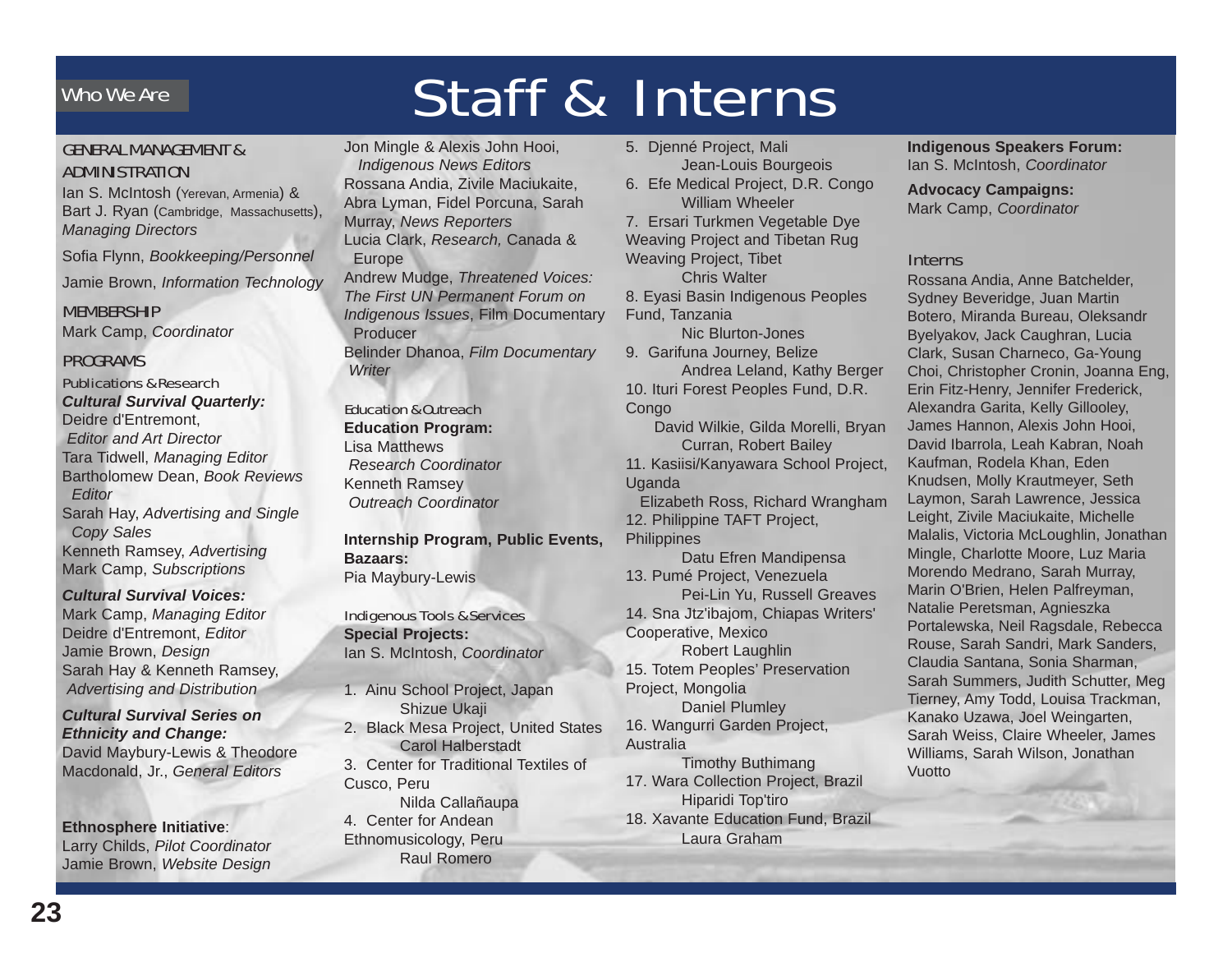# Acknowledgements

Who We Are

**The following list gives special recognition to the foundations, individuals, universities, corporations, and others who have provided financial or in-kind support amounting to \$100 or more for our work and programs during the fiscal year 2001-2002. We also greatly appreciate the generosity of our more than 3,000 members who are too numerous to mention here. Every contribution increases Cultural Survival's capacity to realize its mission. Donations this year ranged from the basic student membership of \$25 to an anonymous contribution of £100,000 (aproximately \$142,000).**

# Foundations, Corporations & Institutions

Donors (\$20,000+**)** Anonymous Josephine Bay Paul & C. Michael Paul Foundation National Geographic Society

Donors (\$2,001-\$20,000) A.G. Edwards Trust Bechtel Foundation Choban & Associates Fiduciary Trust Company International Nordlys Foundation, Inc. Peace Development Fund Smithsonian Institute STA Travel/Council Travel Swanee Hunt Family

Foundation

Donors (\$500 - \$1999**)** Bart's Water Sports The Boston Family Office The Charlotte Forsythe Fund, a fund of the Headwaters Fund Countertop Software Cultural Intrigue Eagle Creek Inc. Easton Foundation Harvard University Divinity **School** Harvard University Graduate School of **Education** 

Department of Anthropology Harvard University Peabody Museum Headwaters Fund Illinois Humanity Council Lannan Foundation Lippincott Foundation Merrill Family Charitable **Foundation** Mills Family Foundation The Middle Passage Foundation The Roy A. Hunt Foundation Turtle Tours Winky Foundation

Harvard University

Donors (\$100 - \$499)

Amelia Earhart Theatre Ascend Capital The Boston Foundation Cambridge Trust Company Chapel of All Saints Illinois Humanity Council Fair Share Foundation Disorder Of The Foot & Ankle Idyll, Ltd. Fair Share Foundation Harvard University/East Asia Regional Studies Illinois Humanity Council L. A. Burdicks La Guitarra Selecta, Inc. Occidental College Library RMF Foundation

Rollins College Russell Family Private Foundation Share It Now Foundation St. Michaels Christian Service Tulane University University of California Vanguard Public Foundation Weiss, Peck, & Greer LLC.

## Individuals

Donors (\$20,000+) Maria Chabot

#### Donors (\$2,001-\$20,000)

Alicia J. Campi Harry Cohen Jan Crawford Lida Crol Robert Dryfoos Nicholas G. Blurton Jones Linda A. Krol Susan Kubanis David & Pia Maybury-Lewis John O'Connor Barbara Rogoff Kristina L. Simmons & Michael Sheridan Colin Turnbull John T. Watson

Donors (\$500 - \$1999) Jean-Louis Bourgeois Louise Bourgeois Nico Burssens Snoeck-Ducaju & Zoon N.V. Melissa K. Collier Elizabeth Cooper Asho Craine J. Bart Culver Mark & Vicki Dodge Robert Dryfoos Karen Ito Edgerton Peter Ellison Donald Frischmann Margaret Gibson Barbara L. Glaser Laurel Gonsalves Patricia E. Haseltine Torrence Hunt Jean E. Jackson Greg James Nicholas G. Blurton Jones Lucille & Lawrence Kaplan Lida A. Krol Ledlie & Roxana Laughlin Richard Lee Richard F. Leman Bryan Lockwood Stephen H. Loring Edward F. Macnichol Jr. Nancy Maizels & Alan Weiner Jesse Markow Ernst Mayr Constance McAninch Arlene McLaren

Bruce P. Merrill Gerrish H. Milliken Rosemary Mudd P. Ranganath& Sandra Nayak Michael O. Nimkoff Nancy S. Nordhoff Jerome & Janet Regier Barbara Rogoff Elizabeth Ross Mary K. Ryan Dan Scheib & Lynda A. Kelly Dan Schiavo Peter L. Sheldon G. William Skinner Janine Smith Irene Staehelin Cynthia H. Sunderland Gerrit Stover Irma Turtle Joan W. Wofford Philip Young Pei Lin Yu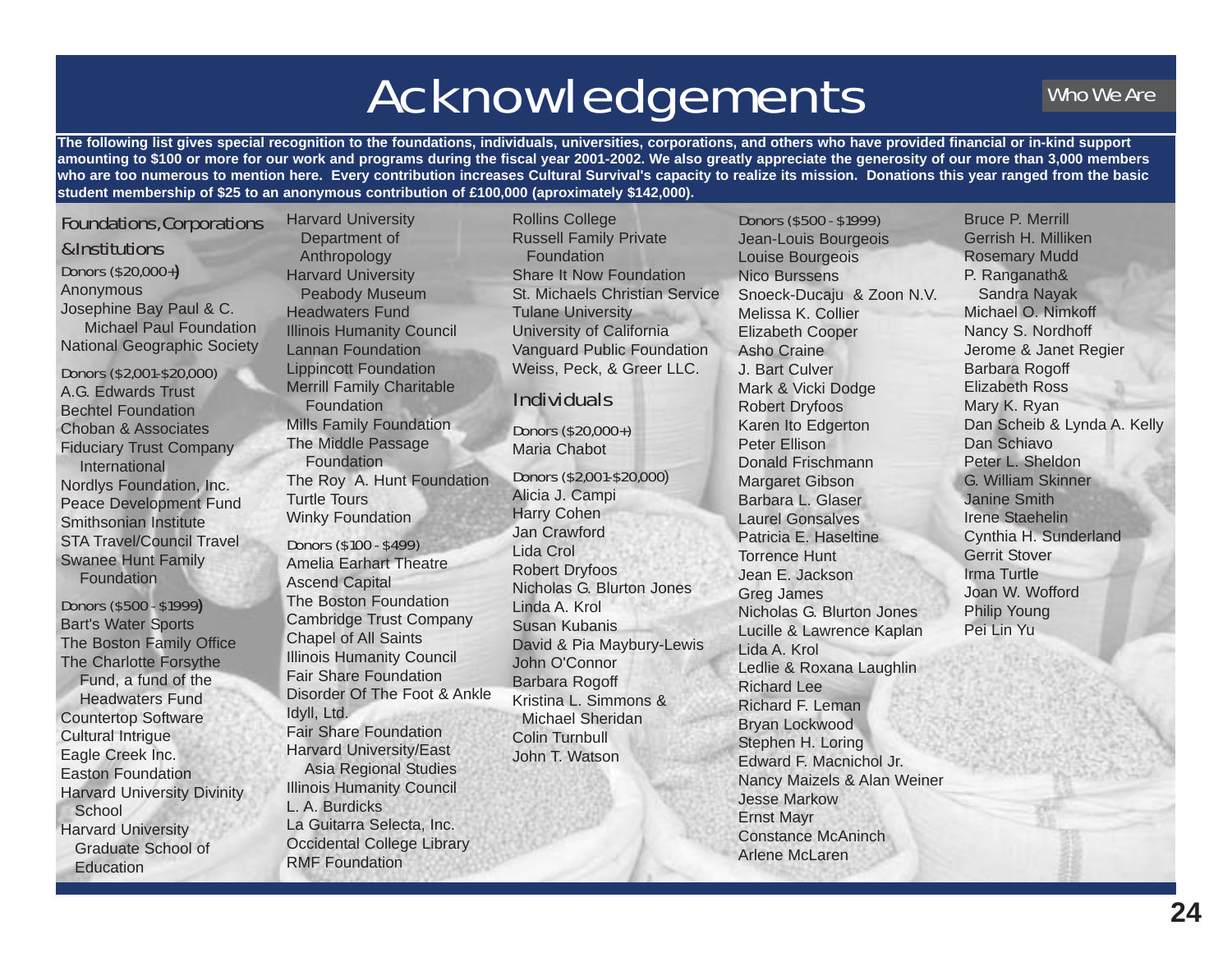# Who We Are

# Acknowledgements

Donors (\$100 - \$499) Mary Adderley Judith Aissen & James T. Clifford Graham & Jean Alvord Louise Todd Ambler Janet K. Amighi Rebecca Arnoldi Elisha & Elizabeth Atkins Lotte Bailyn Janet Bain John Balint Keith Ball Carmen Barros Grace Bascope Roger Batz Brent Berlin Rose Bethe Jim & Diana Billipp Gail A. Binderman Linda C. Black Erika E. Bourguignon Deborah J. Bordeau Dawn Bowen Markley H. Boyer Victoria R. Bricker Beverly Bridger Dorian Brooks Lisa D. Brooks Cynthia & Franklin Browning Maria Bullen Linda Burkett Louise M. Burkhard Cristina E. Callan Peter Canby Francis A. Cancian Robert Campbell Peter & Lucia Case Fay M. Chandler Murray Chapman John & Jean Childs

Theodore Coakley Michael D.Coe Celemency Coggins Elizabeth H. Coker William C. Coleman John & Jeanne Coseo Theodore Craig Jean Crandall Martha Cray Arthur M. Crocker William H. Crocker Ron Crunhut Elizabeth Csicsery-Ronay Susan & Tom Curren Carrie Nicole Daily Vernie Dale Andrew & Adrianne Davis Alison E. Davis Robert Dentan Terry B. Eastman Ruth Eckert Elizabeth Eddison Mait Edey Risa S Ellovich Kirk & Karen Endicott Brenda Engel Glenn & Maria Erso Anne & William Ewing Sigo Falk William & Barbara Fash Phyllis Ann Fast Dorothy Federman Patricia & T. Lux Feininger Michael M.J. Fischer Douglas Fitzsimmons John & Diane Forsdale Barbara Franks Robert Freidman John Fries

Gabriel P. Frommer William & Sarah Fuller Ivan Gayler Teresa Gilman Mirra Ginsburg Helen W. Giessing Michalene Glennon Walter Goldschmidt Janice Gonsalves Byron & Mary Jo Good Felicitas D. Goodman Lesli Gordon Pamela Giering Gossman James H. Goulder, Jr. Elizabeth Grady Margaret J. Graham Sidney M. Greenfield Linda Greenhouse Louise Gregg Ron Grunhut & Carmen Barros Walter W. Haines Elizabeth H. Harrison Edith R. Hedges Dagmar Helgager Carol Hendrickson Susan J. Herlin Eva Hersh John Hertzfeld Dennis Holeman Richard A. Horvitz Meta Hough Rosanne Howard Robert W. Howe W.W. Howells Daniel B. Hrdy Aase  $8$  A W<sub>F</sub> **Huggins** John Hunt Joan Ann Hyra Cheri & Keith Jameson

Daniel E. Jameson Carl R. Jantzen Jocelyn Jerry Mary N. Kachadurian John E. Kaemmer Jack & Sara Keller Gary & Glen King David Kohlberg Lawrence Koplik Andrea Kulin James B. Laughlin Robert Laughlin San San Lee William B. Lenoir Elizabeth Leonard Margaret A. Leonard James Levy Constance Lewis Leonard Lieberman Cher Lindholm Matthew Lindholm Rach Linn Nancy Yu-Ning Liu Irena Lombroso Robert Loney M. Brinton Lykes Patricia J. Lyon Elizabeth A. Mackay-Gray Blue Magruder John Maher George E. Mallouk Allen Maret Joan Marler Sandra Matteson Elaine K. Martinez Ernest R. May Roma Mayur Janet U. Mcalpin Joseph & Susan McGee Kerry C. Mcgrath Ann Merritt Matthew C. Michelsen

Gerrish H. Milliken Kevin Miller Marvin Minsky John & Ellen Moot Karen Moss Rosemary Mudd Anna Marie Mulvihill Connie Mutel Anna Nathanson Emmy Howe-Neseed Salomon Nahmad Carl F. Nelson Christine Scott Nelson & Carl F. Nelson Jill E. Newhouse Elizabeth Nichols Johanna Nichols David Teget Nicholson Jean F. Nutini Felicia Oldfather Sutti Ortiz Nancy Oxfeld Michael Perloff Pauline E. Peters Richard & Irene Pipes Daniel R. Plumley Gudrun Polak Tom V. Potts Welling T. Pope Esther Christopher Pullman William B. Radcliffe Dena O. Rakoff David A.F. Raynolds Ana Maria G. Reed Celia Reich M. Janneke & Robert Resnick Rachel Z. Ritvo Fred Roberts Marguerite S. Robinson Aldon N. Roat Margaret Rodgers

Barr & June Rosenberg David Rosenstein Ellen Freeman Roth Kathleen Rousseau Rustum & Della Roy Gloria A. Rudisch MD Catharine D. Rush David Rush Jeremy Sabloff Paul Sachos Paul L. Saffo Jane Sager Tom Sargent Mary Anne Saul Maria Sauzier Fanette Sawyer Martha Russell Share Lou Scharpf Glenn Schiavo Fred Schneider Paul Scott Judith Shapiro Donald Shepard Susan Sherman Parker Shipton Daniel Silver Christopher Simpson Teresa M. Smith Pauline Spiegal Mary G. Sprague Samuel Stanley Keith E. Stanley Jane Starkey Charles Stein Marilyn Stewart Mr. & Mrs. W. St. Goar George Strauss Judith Stronach Cynthia Sunderland Janet Taft & H. Rennyson Merritt III Robert Tamkin

John P. Rogers

Karen Taussig-Lux Elmer Taylor Will Taylor John W. Terborgh Kathy Tholin Katharine True **Thompson** Elizabeth Thorndike Gregory & Helene **Thornton** George Turnbull William Ury Sandra Utech Marie De Vandoeuvres Leslie Vensel Charles Verharen Evon & Catherine Vogt Peter Von Mertens Robert Walmsley Kay B. Warren Cynthia Weinstein James & Rosalind Weir Tome Weisner Dolores Welty Lisa Wersal Carol M. Whitney Dar Williams George Carter Wilson Dr. & Mrs. LM Winston Robert L. Winzeler Cameron W. Wolfe Mary Andrews Wolff Josephine E. Wood Pam Wood Kay Harrigan Woods Ledie L. Woosley Pei Lin Yu Susan E. Zarutskie Patricia Zilinski Steven Zuckerman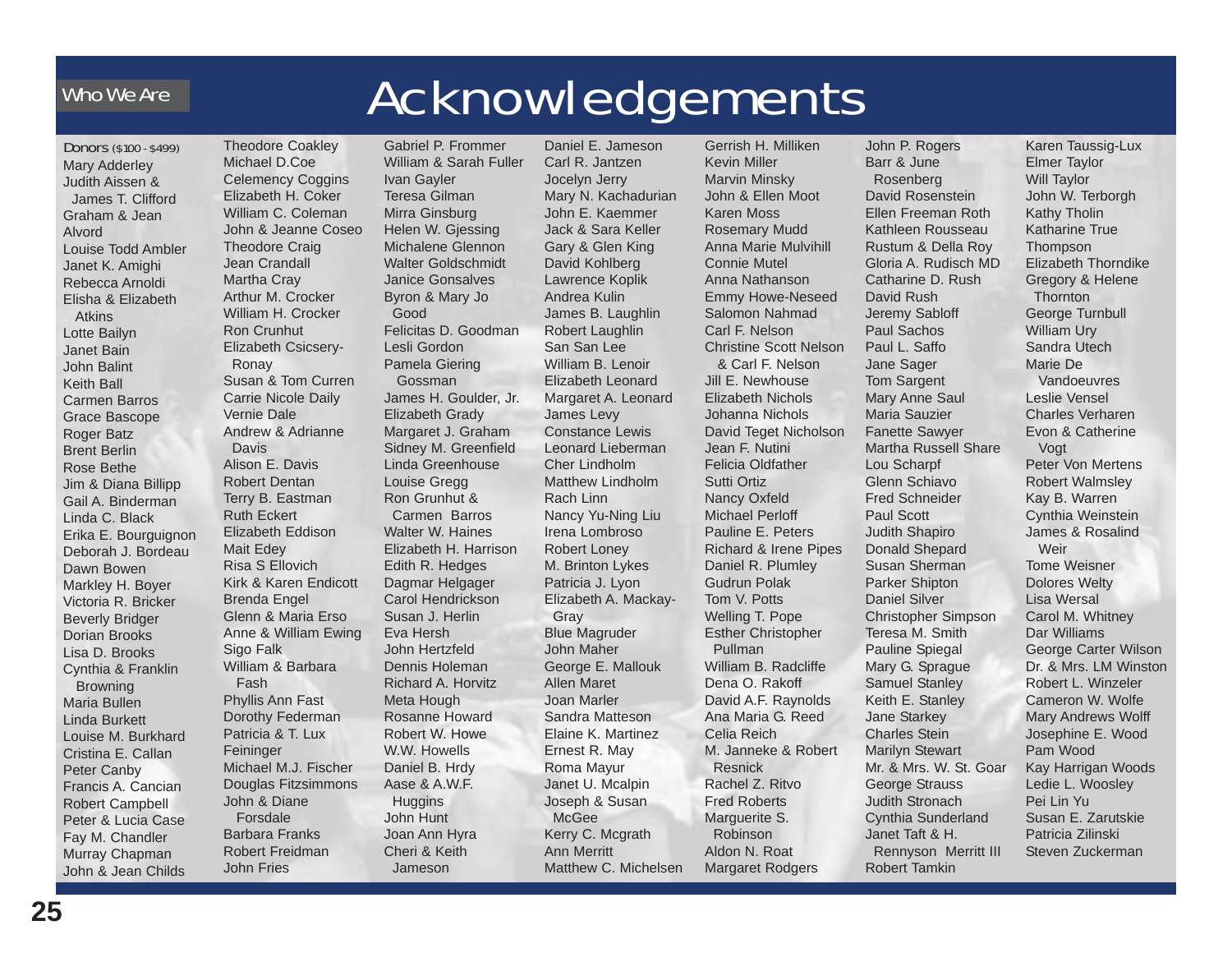# How You Can Help

Cultural Survival Inc. is a nonprofit, tax-exempt organization (23-7182593) and all contributions are tax deductible to the maximum extent of the law. Cultural Survival encourages contributions from the general public, foundations, corporations, and others. We will be pleased to consult with any individual considering a gift to Cultural Survival. Please direct your inquiry to **Mark Camp, Membership Coordinator Cultural Survival 215 Prospect Street Cambridge, MA 02139 Tel.617-441-5412, Fax. 617-441-5417 E-mail: mcamp@cs.org Website: www.cs.org.**

## There are many ways you can support the work of Cultural Survival. Below are some suggestions:

#### Become a member

You can greatly help Cultural Survival by becoming a member. Annual membership rates are \$45 for individuals, \$25 for students and seniors, and \$60 for institutions. You will receive a full-year subscription (four issues) to the award-winning *Cultural Survival Quarterly*, along with advanced mailings and discounts to special events.

# Year-End Appeal

A gift to the Year-End Appeal, our primary fundraising campaign, supports programmatic initiatives and organizational infrastructure. The campaign is held in late November, and is essential to laying the foundation for the development of seedling projects and special events in the upcoming year.

# Employee Matching Gift Program

Check with your employer to find out whether it will match your charitable contribution.

### Endowment Fund

Foundations, corporations, and wealthy individuals are encouraged to contribute generously to support the long-term sustainability of the organization through contributions to our endowment.

### In-Kind Contribution

Cultural Survival has benefited in the past from in-kind contributions made in different areas such as computers, office equipment, graphic design services, and pro bono legal work. Printing donations can greatly offset the expenses of producing *Cultural Survival Quarterly* journal.

# Internship Program and Volunteers

If you are unable to make a monetary contribution, donate your time and expertise as an intern or a volunteer for a special event. You will learn about current indigenous issues while helping the organization achieve its goals.

## Corporate Sponsor

Contact us about underwriting an event or Special Project. Year round, Cultural Survival seeks corporate and individual support for events ranging from film series to annual gala events. Our Special Projects also require funding to continue their impressive work in various communities throughout Africa, the Americas, and Asia.

### Memorial Gifts and Insurance Beneficiaries

You might designate Cultural Survival as a beneficiary of your estate or life insurance policy.

# Planned Giving and Bequests

Donor-advised accounts, remainder trusts, and other forms of planned giving support the organization while benefiting the donor as well. On special occasions, honor a friend or relative with a gift to the organization or to a Special Project.

## Help Distribute Cultural Survival Voices **Newspaper**

Cultural Survival depends on volunteers to distribute its newspaper. For example, teachers may distribute them to their students, they may be left in coffee shops or libraries, or they may be handed out at work. Contact Cultural Survival for 100 free copies.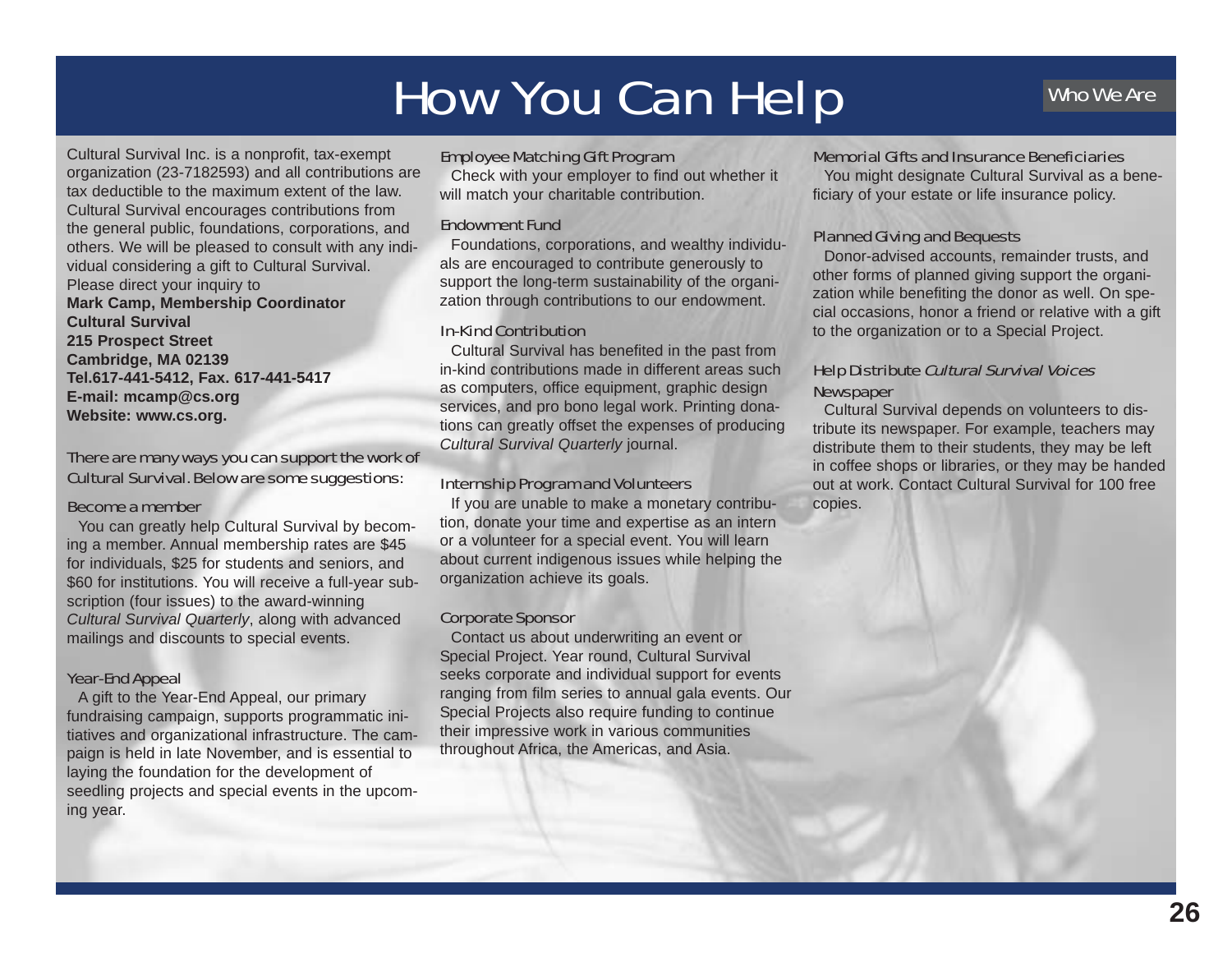# Financial Summary

This financial report, Statement of Activities for year ended August 31, 2002, will be extracted from our audited financial statements prepared by Feeley & Driscoll, P.C., Certified Public Accountants/Business Consultants. Copies of the full financial statement will be available upon request. Cultural Survival is very appreciative of the generous institutions and individual donors whose support makes our work possible.

**Revenue and Expense information will be available following our annual audit in October or November 2002.**